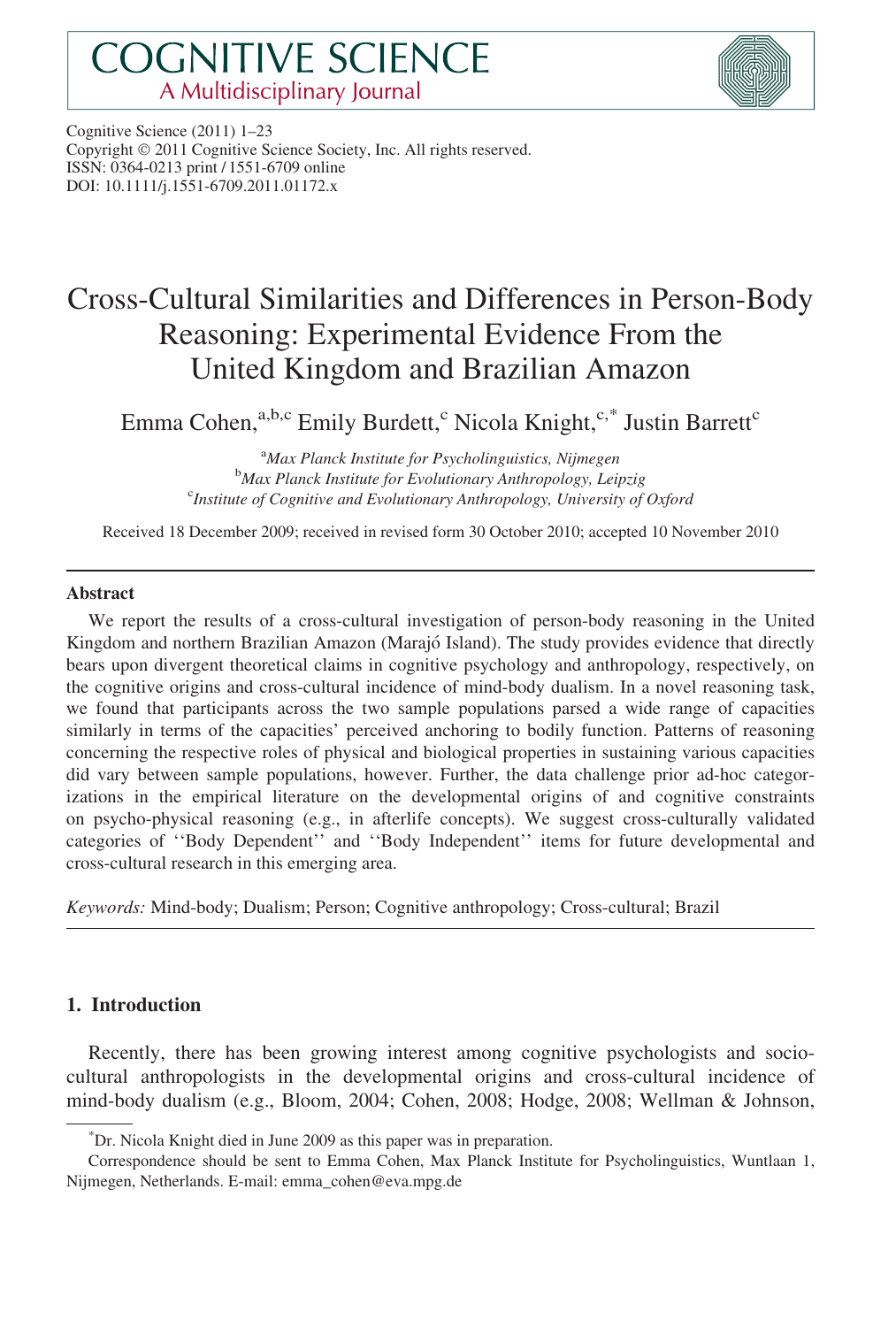2008). Some developmental psychologists have hypothesized that the autonomy of cognitive systems dealing with the social and physical worlds renders naïve, or intuitive, psycho-physical dualism a default cognitive stance in reasoning about human and humanlike agents (Bloom, 2004; Wellman & Johnson, 2008; Wynn, 2008). Two main strands of inquiry bear upon this position.

The first strand investigates children's and adults' reasoning about phenomena that entail interactions across physical⁄ biological and psychological domains (e.g., psychogenic bodily events). Evidence suggests that reasoning about cross-domain psycho-physical interactions presents conceptual challenges (e.g., Hatano & Inagaki, 1994; Inagaki & Hatano, 1993; Notaro, Gelman, & Zimmerman, 2001, 2002; Schultz, Bonawitz, & Griffiths, 2007). North American children, for instance, had difficulty appreciating the possibility of worry-induced stomach ache or fear-induced goosebumps (Notaro et al., 2001, 2002). Some researchers have suggested that the domain distinction that enables children to distinguish appropriately between mental events and their physical counterparts (e.g., a thought about a house is different from an actual house; wanting to get taller is different from actually getting taller) constrains reasoning about phenomena that entail causal interactions across domains (Wellman & Johnson, 2008).

Further research has shown that under certain conditions, such as when evidence of cross-domain causes and effects are presented (e.g., a fear-induced tummy ache), 4 and 5 year olds (but not younger children) can entertain this as a causal possibility, even though it conflicts with their prior beliefs about domain-appropriate causes (Schultz et al., 2007).

Despite developmental changes, however, there is some evidence to suggest that a bias toward within-domain causal attribution is not easily revised or overridden. Although adults display little difficulty in reflectively appreciating the possibility of cross-domain interactions (as demonstrated in some of the above studies), recent studies among clinical professionals have shown a tendency to dichotomize mental and biological causes and cures when reasoning about clinical phenomena (Ahn, Proctor, & Flanagan, 2009; Miresco & Kirmayer, 2006). Furthermore, participants differentially attributed responsibility for illness-related behaviors depending on whether they subjectively evaluated the illness as having a psychological or biological etiology (Miresco & Kirmayer, 2006). This bias appears to persist alongside the contrary, dominant mind-body integrative position that characterizes modern medical science and professional training, suggesting divergence between explicit and implicit theories. One discussion concludes that ''similarities between expert clinicians and laypeople could reflect deep-seated inclinations to separate biology from psychology'' (Ahn et al., 2009, p. 172).

The second strand of relevant research investigates reasoning about phenomena that entail the conceptual unbuckling of mind and body. Recently, several studies have investigated children's understandings of biological death and, in particular, their expectations about the post-death continuity or discontinuity of mental states (Astuti & Harris, 2008; Bering & Bjorklund, 2004; Bering, Hernández Blasi, & Bjorklund, 2005; Harris & Giménez, 2005). Research with American children suggests a developmental trend that is contingent upon developing understandings of interactions between psychological and biological domains. Specifically, the age-related decrease in children's tendency to judge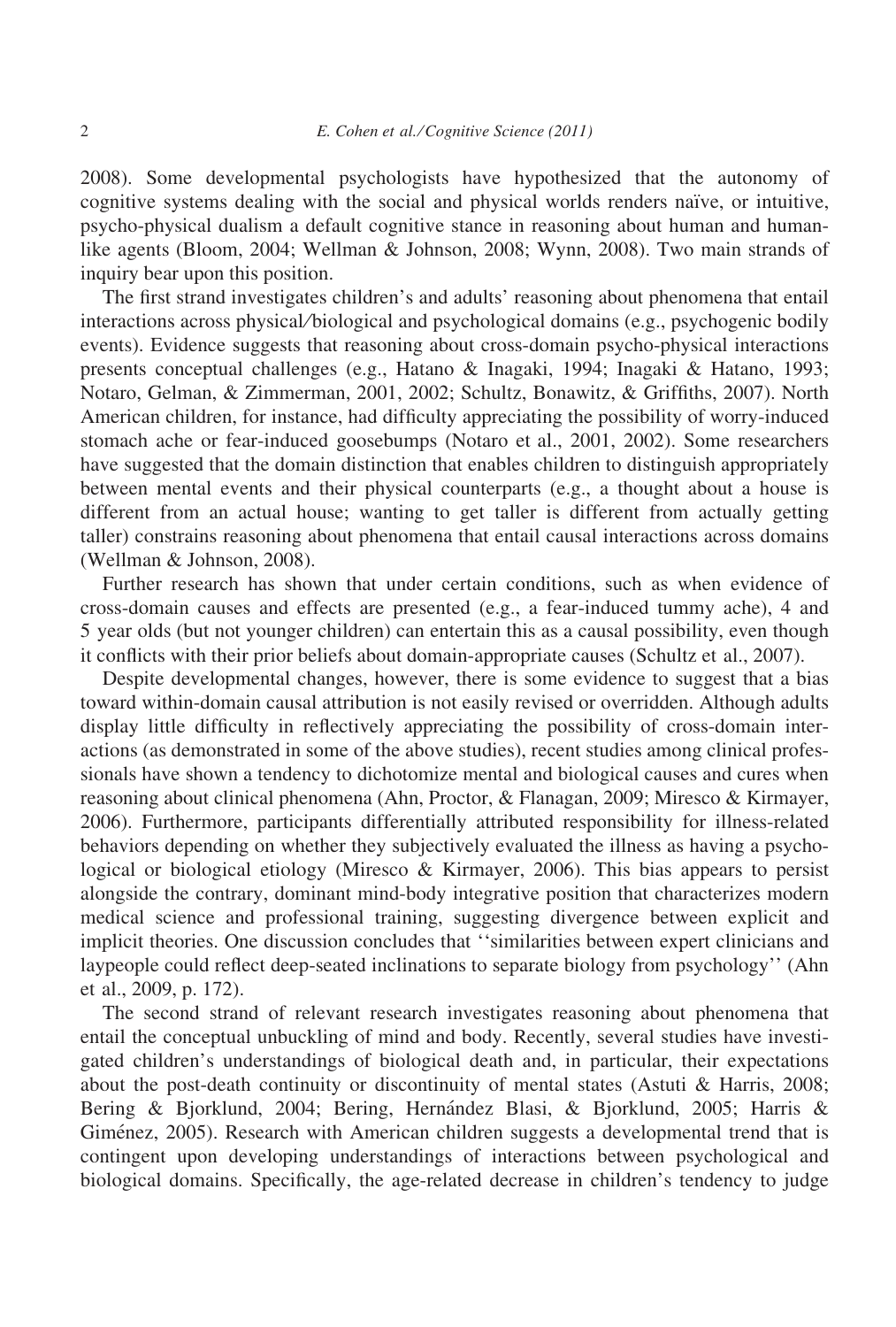psychological traits as continuing following death (continuity judgements) is attributed to children's developing knowledge of biological function and its supporting role in psychological function (Bering & Bjorklund, 2004).

Bering and Bjorklund (2004) argue that, as biological knowledge develops, the newly acquired appreciation that mental capacities are contingent upon biological function is applied to reasoning about the mental capacities of dead agents. Finer-grained analysis of different categories of mental state—distinguished according to the degree to which states ''conceptually at least, appear planted in the body'' (Bering & Bjorklund, 2004, p. 218) further supports this interpretation of children's reasoning patterns. Compared with questions about psychobiological states, for example, questions concerning epistemic mental states (e.g., knowing, remembering) were more likely to elicit continuity judgements among late elementary children and adults.

Cross-cultural research in Spain and Madagascar has shown that response patterns are influenced by the ways in which narratives about death are framed (Astuti & Harris, 2008; Harris & Giménez,  $2005$ ). For example, when death is described in a biomedical context, such as in a hospital, continuity judgements are elicited less frequently than when death is described in the context of funerary rituals that imply the continuity of the person in some form. Although the research programs investigating the development of afterlife concepts are methodologically divergent (e.g., in age-groups investigated, questionnaire composition, response options, and coding practices), and therefore offer results of limited comparability, together they suggest that concepts that entail psychological continuity following biological death are readily acquired and used. Such concepts do not appear to encounter the kind of cognitive impediment apparent in reasoning about cross-domain psycho-physical⁄ biological interactions.

Some recent research with infants has sought to investigate more directly the developmental origins of this facility to reason about the autonomy of mental phenomena from bodily function. Kuhlmeier, Bloom, and Wynn (2004a) present controversial but suggestive findings that 5-month-old infants do not apply the principle of continuous motion to humans, suggesting that "infants do not readily view humans as material objects" (p. 101) and that humans' agentive properties are so salient to the infant participants as to eclipse the presence of their physical properties (see also Kuhlmeier, Bloom, & Wynn, 2004b; Rakison & Cicchino, 2004; Saxe, Tzelnic, & Carey, 2006; Wynn, 2008).

Although there is still limited experimental data bearing directly on the question of whether, at least for some mental and bodily events under some conditions, mind-body autonomy is a default intuitive stance, these findings jointly suggest that: (a) the capacity to distinguish between psychological and physical causation emerges early in development, and concepts that entail a conceptual distinction between these two domains are readily acquired and used; (b) this receptiveness to dualism may be attributable to an early developing discrimination between mental and physical events that constrains children's reasoning about psychogenic bodily events and illnesses in cases where it is both appropriate and inappropriate to do so; (c) this bias persists, at least for some domains and under some conditions, into adulthood—widespread concepts of death, illness, invisible companions, supernatural entities, and brain, mind, and identity, also appear to be underpinned by the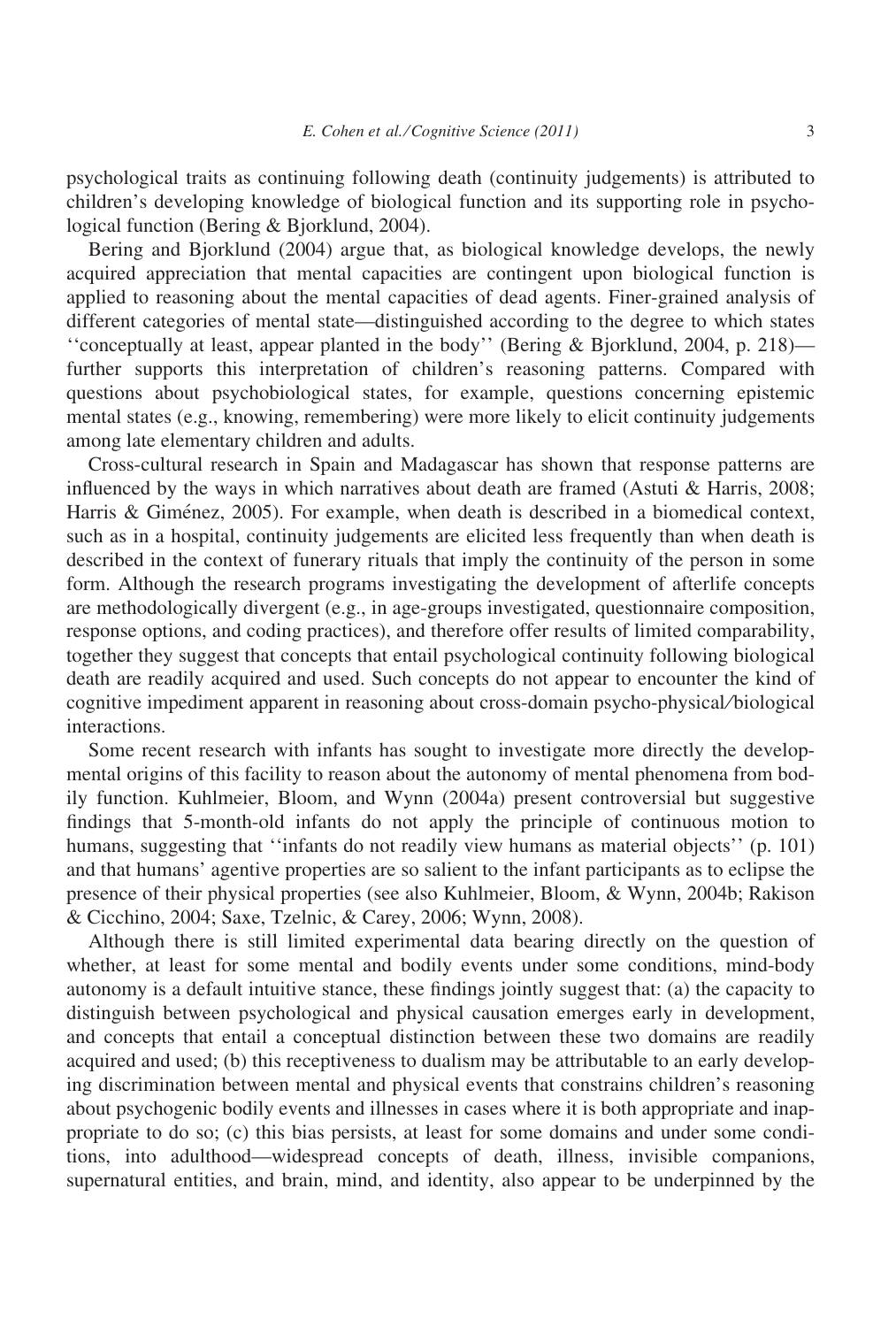capacity readily to conceive of persons and their bodies as separable (e.g., Cohen, 2008; Cohen & Barrett, 2008a,b).

Ethnographic data on the cross-cultural recurrence of dualistic concepts of afterlife, deities, spirit possession, reincarnation, illness, and so on are frequently drawn upon to support the claim that psycho-physical dualism is pervasive in reasoning about agents and things (e.g., Bloom, 2004; Cohen, 2008). Yet psychological and anthropological research programs have proceeded along divergent trajectories, arriving at incommensurable theoretical positions. Despite the huge scope for theoretical and methodological crossfertilization, interdisciplinary dialog and debate has been slow to develop (but see Astuti, 2001).

Anthropologists, on the whole, no longer dispute the claim that the dualistic separation of mind from body is a historical and cultural construction. According to this view, mind-body dualism is culturally localized, rooted in a particularly influential philosophy—namely Cartesianism—and is ''but one among many systems of knowledge regarding relations held to obtain between mind [and] body'' (Scheper-Hughes & Lock, 1987, p. 11), and ''many (if not most) non-Western people … simply do not recognize anything comparable to the social⁄ biological distinction as articulated in western discourse'' (Ingold, 1991, p. 362; see also Strathern, 1996; Lambek, 1998).

Ethnographic evidence brought to bear on these claims is often difficult to interpret, however. Empirical claims and data are frequently couched in abstruse metaphorical language (e.g., ''Gahuku notions do not parallel, but collapse, western mind ⁄ body categories. For them … the body swallows and contains the mind, and also becomes itself the mark of the person'' [Strathern, 1994, p. 45]). Sources of evidence, and their quality and representativeness, are also frequently obscure. Nevertheless, relevant data suggest considerable crosscultural variability in the ways in which ''mind'' and ''body'' and interactions between them are construed. The Cashinahua of the Peruvian and Brazilian Amazon, for example, construe knowledge as ''an intimate part of each developing body'' (McCallum, 1996, p. 355) and certain organs, such as the skin, hands, ears, genitals, liver, and eyes, are believed to be linked to processes of learning in a physical sense. Skin knowledge, for example, is said to be actually attached to the skin. Disturbances in bodily function can thus have ''dire consequences'' for knowledge (ibid, p. 347). Such ideas about mind-body interdependencies are not dissimilar to Western understandings that brain function and impairment cause psychological disturbances or the view that heart and liver transplants, for example, can result in the transference of aspects of the donor's psychological character to the recipent.<sup>1</sup>

The ethnographic literature further presents widespread examples of psychogenic physical illness, and of instances in which one's illness is not caused by one's own thoughts but rather the thoughts of others. For example, in many parts of Melanesia, thoughts, actions, and attitudes of living and dead kinsfolk are believed to influence a person's health (e.g., Frankel, 1986; Lewis, 2004). Similarly, across Lowland South America, many people reason that biological ties between persons are not exclusively forged via biological kinship (e.g., Vilaça, 2002). The Huaorani of Ecuador, for example, affirm that people living in the same longhouse gradually become of the same substance—as they say, ''of one same flesh.'' (Rival, 1998, p. 621) The physical reality of living together, that is, of continuously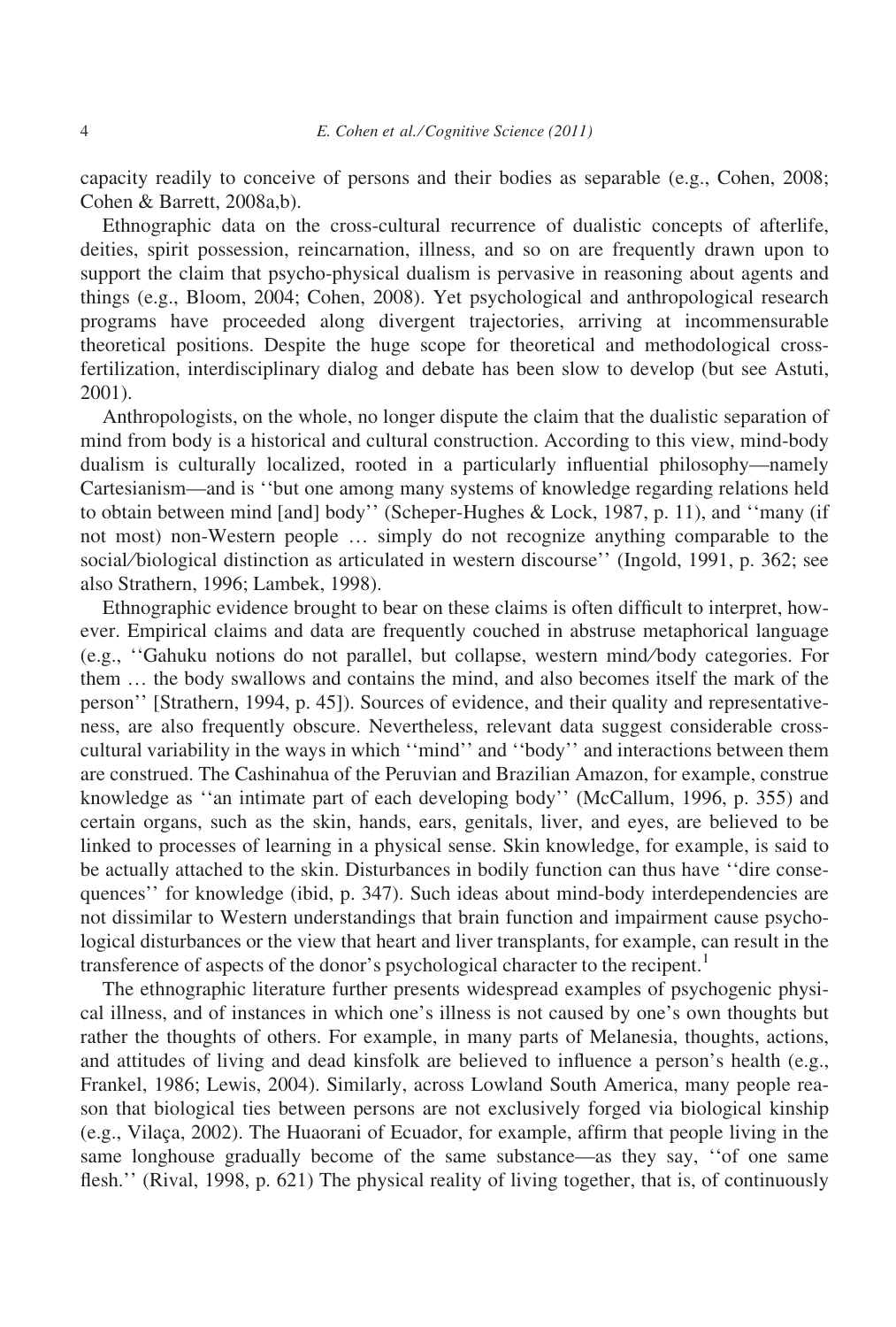feeding each other, eating the same food, and sleeping together, develops into a common biological constitution, which is ''far more real'' than geneaological ties (ibid.). While none of these examples supports the strong claim that non-Western populations are free of dualistic concepts and reasoning, they—and many others—point to considerable cross-cultural variability in the ways in which people conceptualize possible interactions between social, psychological, biological, and physical domains in the construction and constitution of the person.

The overall picture emerging from anthropological and psychological research suggests that there may be some aspects of experience about which people may readily reason in terms of the autonomy of mental and bodily domains, and some aspects about which people readily reason in terms of the interdependencies of mental and bodily domains. There is surprisingly little systematic cross-cultural and interdisciplinary research on these issues, however. Many questions remain as to where any strong intuitions and cognitive constraints lie, their origins and development, the conditions under which they are activated, and how they shape cultural expression and transmission. Systematic, cross-cultural data are needed to test claims about the cultural uniqueness of so-called Western mind-body dualism. Cognitive psychological research is required to investigate the ways in which cognitive function in these domains constrains and informs cultural uniformity and diversity.

In this paper, we present evidence that begins to address these questions and evidential gaps. We investigated and compared person-body reasoning in two culturally distinct populations, one in the United Kingdom and one in the northern Brazilian Amazon. Our aim was not to establish whether dualistic reasoning (or, perhaps more relevantly, biological– physical–psychological ''trialism'') is a default mode of reasoning. Rather we set out to explore whether the two populations exhibit any common intuitions about the relationships between certain traits and bodily properties. More specifically, using a novel interview task, we investigated reasoning about a broad range of basic psychological capacities and aptitudes and their perceived anchoring to the body, and specifically to physical and biological properties. The fundamental question was, ''What do people intuitively consider to be left of themselves once they have been stripped of their bodies?'' Participants reasoned about novel and hypothetical mind-body phenomena, such that any reflective theory they may have held about mind-body phenomena in general would provide little recourse for the generation of relevant inferences and judgements.

This exploratory investigation was carried out in Oxford, UK, and in the province of São Sebastião da Boa Vista, Marajó Island, northern Brazil. A brief demographic and ethnographic portrait of the Brazilian research site is given in the next section.

The study had three between-subjects conditions. Condition 1 investigated the contours of people's ''disembodied person'' concept. Participants were asked to imagine they have left their body and to offer judgements about the likely continuity or discontinuity of a range of capacities (e.g., seeing, knowing, feeling happy, etc.). By encouraging participants to reason about disembodied existence as though it were a literal possibility, we aimed to probe beneath explicit beliefs to implicit intuitions. Though participants may believe such an extraction from one's body to be impossible, this protocol would, nevertheless, reveal any converging intuitions regarding what particular capacities would or would not continue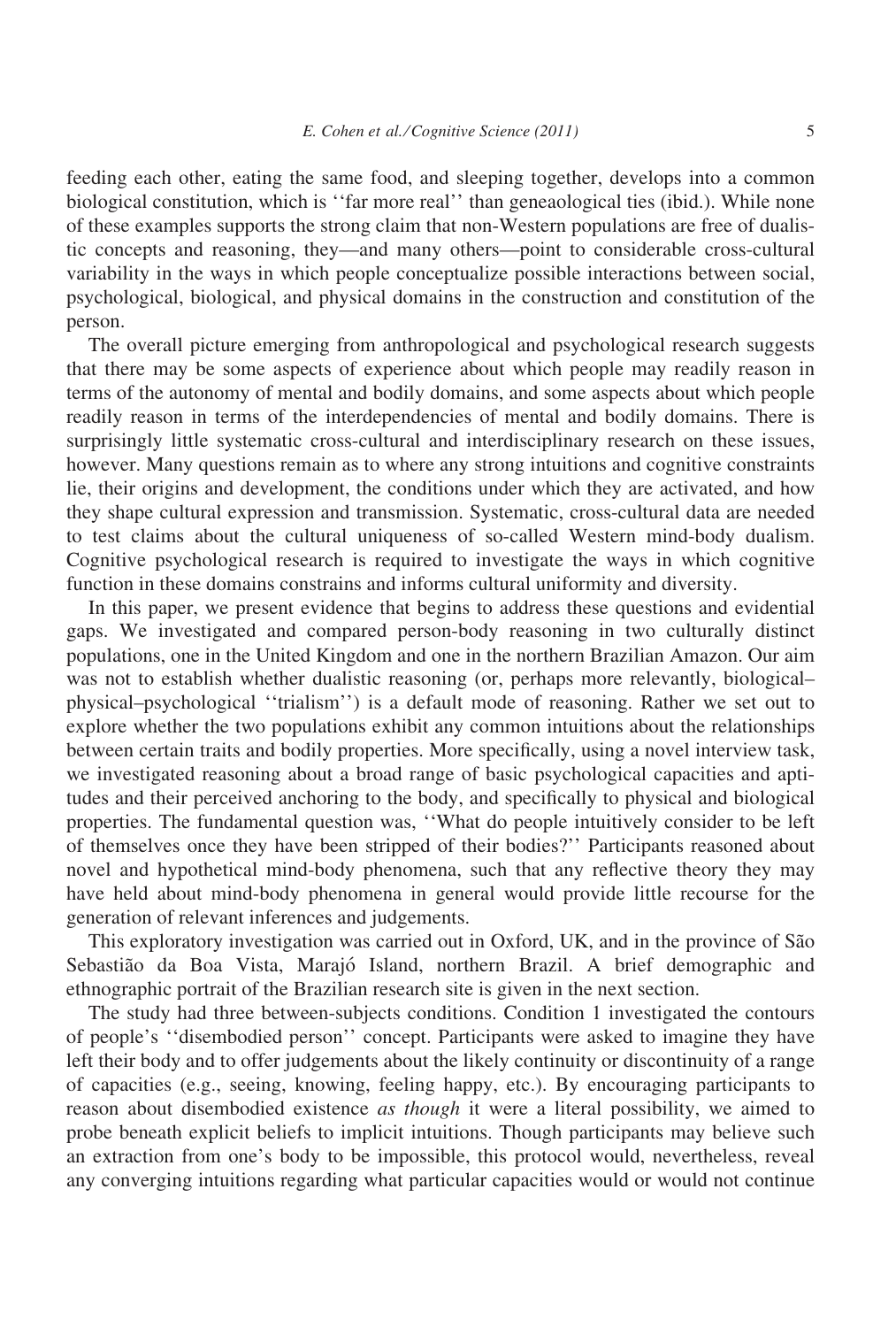provided such a disembodiment were possible. If participants find such a body-person divorce difficult or impossible to contemplate even as a hypothetical scenario, we would not expect converging intuitions about which traits would or would not continue, but random or arbitrary answering. Convergent responses potentially suggest convergent intuitions, provided that participants have understood the task. Further, if person-body reasoning is wholly derived from socially transmitted culture, and mind-body dualism is a uniquely Cartesian heritage of Western populations, we would expect to see considerable divergence between any response patterns of the two sample populations.

In Conditions 2 and 3, participants were asked to imagine they have left their body and have entered a rock (C2) or plant (C3). Comparison of response patterns across conditions allowed us to investigate the relative importance of physical and biological properties in judgements about the continuity of various capacities. It seems likely that intuitions about bodily and mental phenomena are guided by a range of cognitive mechanisms, most fundamentally those having to do with psychology, physicality, and biology. The present study addresses the two-part question: (a) (how) does adding the property of physicality alter patterns of responses for certain items? and (b) does physicality alone alter response patterns, or does the presence of biological properties also influence people's judgements about the continuity of certain psychological capacities? Perhaps some psychological capacities are regarded as requiring a physical body whereas others require a biological, physical body. This method potentially allows identification of those traits considered to be anchored to greater or lesser degrees to physical, biological, or psychological function, or some combination of these properties. For the purposes of this initial investigation, ''rock'' was used as the target bounded physical object because rocks are familiar to both sample populations, and, as a natural objects, they do not import additional confounding properties that may be activated by artefacts (e.g., as intentionally crafted, and owned or associated with a particular person, or kind of person). ''Plant'' was selected as a relevant entity for the biological condition for its matched everyday familiarity with ''rock'' (used in the physical condition), and was chosen over ''non-human animal'' in order to avoid confounds that would potentially arise from the activation of intuitions about animal psychology.

Comparing results from all conditions cross-culturally, we aimed to explore regularities and differences across the patterns of responses between the UK and the Brazilian Amazon populations. The majority of participants in the Brazilian Amazonian community have had only minimal (1–3 years) or no formal schooling. Intuitive and reflective beliefs relevant to our interview task would have been almost exclusively honed through discourse about and direct experience of sickness and cure, for example, and of the natural biological and physical world of the river and forest within and from which they live. In contrast, UK participants have received scientific education in physics and biology (including biomedicine), and, against a traditional Cartesian cultural backdrop, increased exposure via popular neuroscience and neurology to the science of the brain and the brain-mind interface. Differences in formal and informal education about, and direct engagement with, divergent natural physical and biological environments may establish different intuitions about the respective roles of physicality and biology in sustaining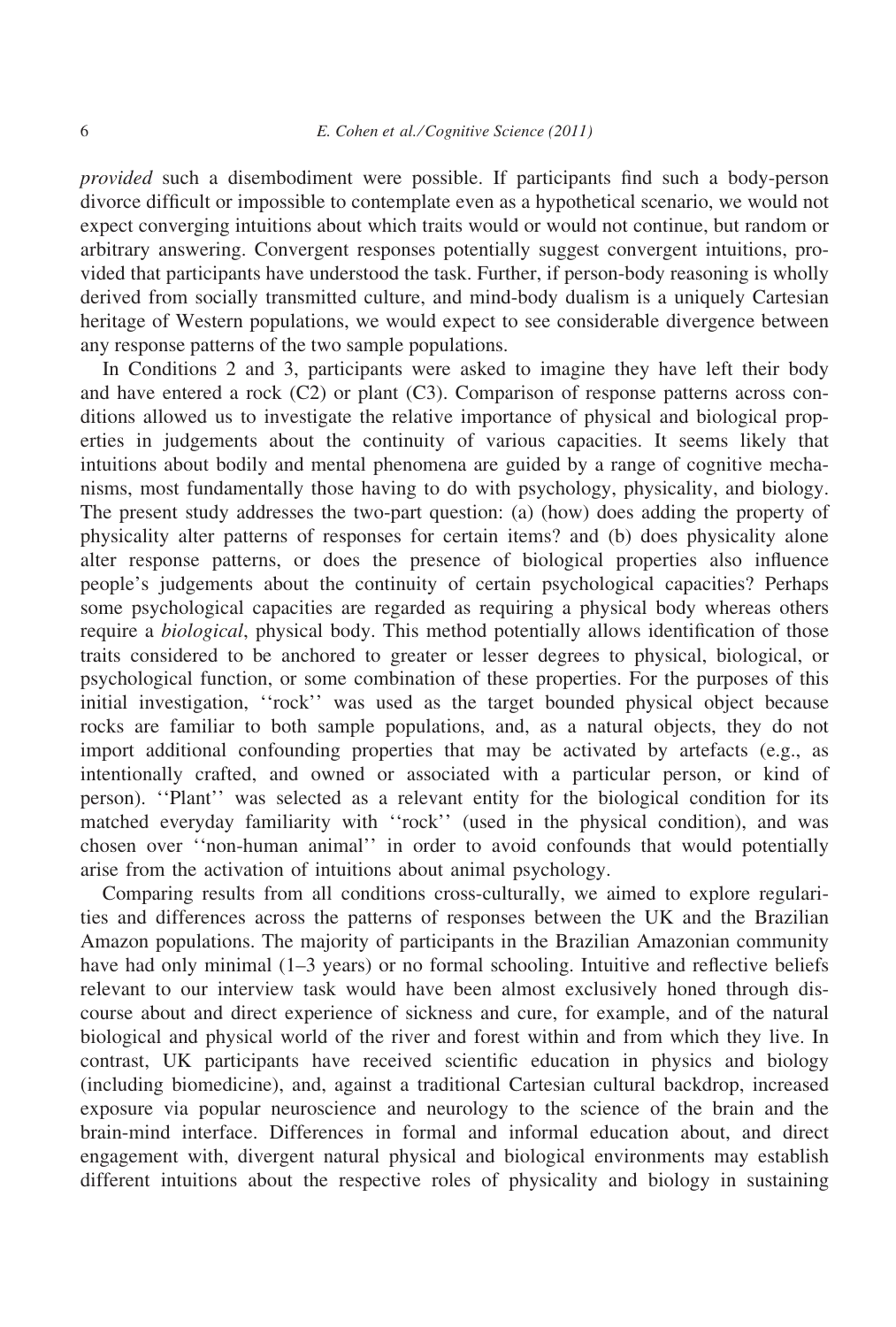various traits. Alternatively, fundamental regularities in participants' physical and biological environments and person-body experiences may sustain fairly uniform patterns of reasoning between populations about persons and bodies across the experimental conditions, with divergences in education, environment, and cultural tradition having little impact on intuitive expectations in this domain.

Finally, analyzing results from the Disembodied condition, we also sought to establish validated categories of ''body dependent'' and ''body independent'' states. Recent research on children's developing conceptions of psychological continuity after death has used categories (e.g., ''epistemic,'' ''emotional,'' ''perceptual,'' ''psychobiological,'' etc.) established according to predetermined assumptions about the degree to which the experimenters perceived psychological capacities, such as feeling hungry, remembering, seeing, etc., to be tied to biological function (e.g., Astuti & Harris, 2008; Bering & Bjorklund, 2004). The current study enabled assessment of the validity of these categories and the tentative establishment of cross-culturally validated categories for future research on ''bodily'' and ''mental'' capacities.

After a brief introduction to the Brazilian research setting, and description of the study design and participants, we present results and discussions in two blocks. First, we present and discuss the cross-cultural and cross-condition findings. We then assess the validity of trait categories used previously in the literature and suggest new categories for future research based on our findings. We finish with a general concluding discussion.

## 2. Brazil research site: Marajo Island

Marajó, meaning "barrier to the ocean," is a large archipelago  $(40,000 \text{ km}^2)$  at the Amazon River delta. The municipality of São Sebastião da Boa Vista (SSBV) is located at the south of the archipelago, just to the west of the confluence of the Para´ and Tocantins Rivers. There is no published ethnographic research on this specific Brazilian community, but one of us (Cohen) has been conducting research in the broader region since 2002 (e.g., Cohen, 2007), including "interior" (or rural) regions of Pará and neighboring communities on Marajó Island. The research reported here was conducted during July–September 2008. A female assistant from Belém and anthropology graduate, whose mother and extended family are originally from SSBV, offered logistical support and advice on experimental implementation and participant recruitment, and delivered all questionnaires (while Cohen organized counterbalancing of questionnaires and noted responses and feedback). Two additional ''Boa Vistense'' locals (a female primary school teacher and a male assistant within the local government assembly offices) assisted with contacts and general local knowledge.

SSBV covers an area of  $1,632 \text{ km}^2$  and has a population of 20,500 (*Instituto Brasileiro* de Geografia e Estatistica). There are three main towns, of which the municipal seat, also called São Sebastião da Boa Vista (abbrev. Boa Vista), is the largest. Research was mainly conducted in this town (population approximately 7,000). The town's main access from the state capital of Belém  $(118 \text{ km})$  is via an overnight ferry or barge due southwest through the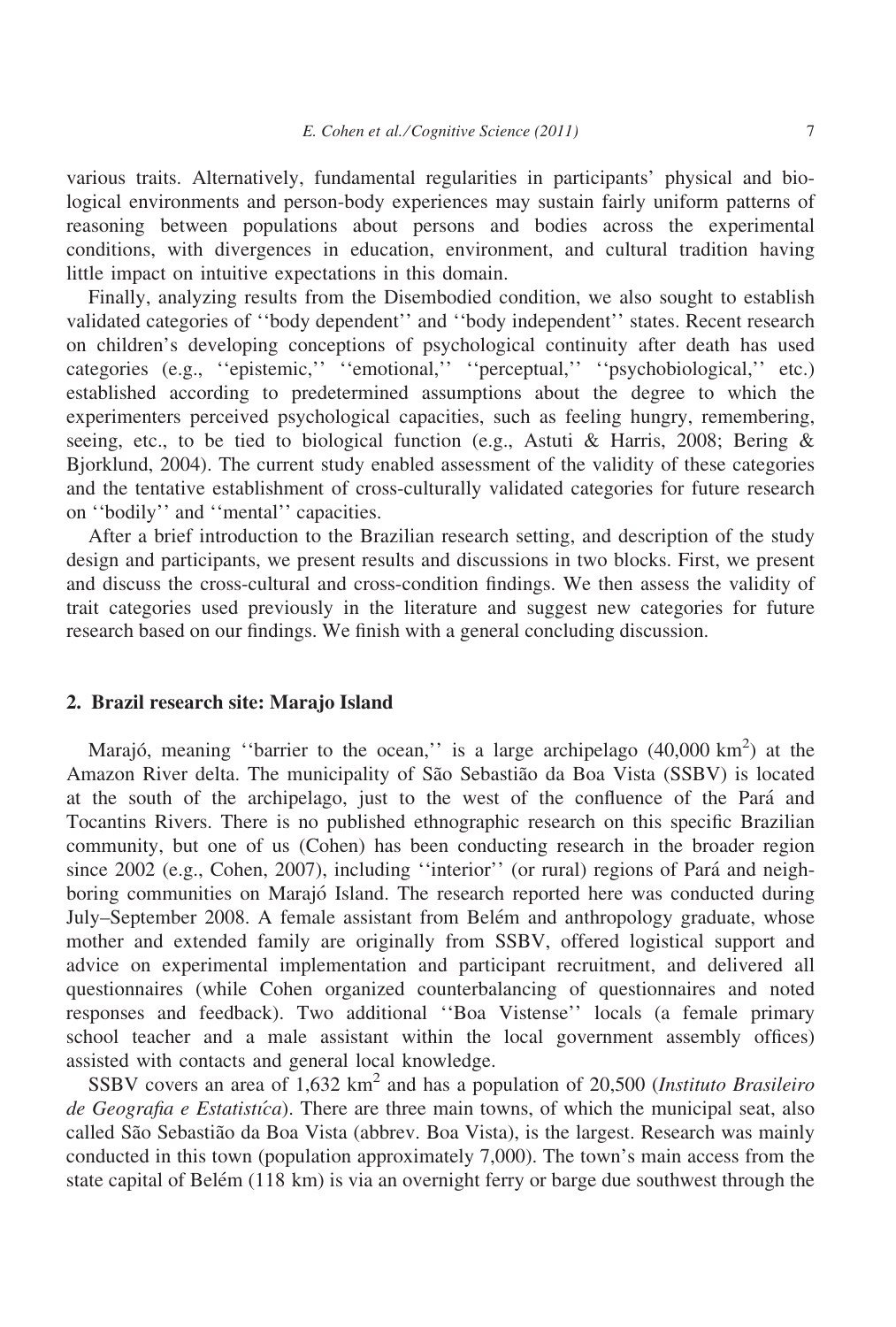Baía do Guajará, and along the Pará River, which borders the south side of the island. People live along the banks of the Para<sup>chi</sup> River and its tributaries. Most households own or have ready access to some form of river transport, from dug-out canoes to fishing vessels of various sizes. In Boa Vista, the main strip of asphalted road surface doubles as a runway, which is used by air-ambulances as well as aircraft transporting politicians and other dignatories to and from the town.

Local subsistence-economic activities mainly include fishing and agro-extraction (mainly wood, bananas, açaí, palm, sugarcane, and beans). Livestock include pigs, hens, and a small number of cattle. Boa Vista is home to a palm heart processing plant, and it is at the heart of Brazil's açaí region. Services include a post office, schools, food market, clothing retailers, and a hardware store. The rising appeal of açaí products internationally has accelerated economic growth in the region. Marajó is one of the poorest regions of Pará state, however, contributing only 3% of the state GDP. According to the 2001 census, over half of the population of SSBV was under 18 years of age, and 82.7% of the population was under 40 years; 16.6% of the population over 10 years of age had minimal or no schooling, and 46% had obtained some primary school education or higher. The largest single group had 1–3 years of formal schooling.

There are no reliable census data on religious affiliation. Two main churches in Boa Vista—one Catholic and one Protestant—were attended by a small subsection of the population. Ethnographic research, entailing informal conversation and interview with a broad section of the population and observation of church activities and attendance, suggests that, for the majority of our participants, formal religion was relatively unimportant in everyday life. Conversations on the subject tended to focus on local versions of widespread legends (lendas) and spirit-related religious practices (e.g., healing, possession, etc.). Although many explicitly expressed disbelief in such stories (e.g., of river dolphins, or botos, turning into charming men and seducing menstruating women), others were clearly influenced by at least the possibility of their truth (e.g., some women refrained from bathing in the river while menstruating). Government health provision of modern biomedical treatments has improved via the employment of community ''health agents.'' Healing traditions derived from shamanistic curing practices, or *cura*, are still common in the prevention and treatment of illness $^2$ 

Although local religious traditions suggest the presence of some form of person-body dualism (e.g., in concepts of spirit possession, soul flight, afterlife, etc.), it is possible that, following the claims of many anthropologists, this apparent dualism might be held reflectively as a wholly culturally transmitted principle and therefore would potentially be very different to Western forms, or confined to a narrow cultural domain that is of limited relevance to, or difficult to generalize to, the present study's novel scenario and questions. Alternatively, consistent and similar judgements across the populations that certain capacities could survive such a hypothetical disembodiment could potentially support the claim that the ability to reason in terms of person-body autonomy is, under certain conditions, present beyond the West, and the conceptual outputs of such reasoning are not wholly culturally transmitted (or a specifically Cartesian or Platonic legacy).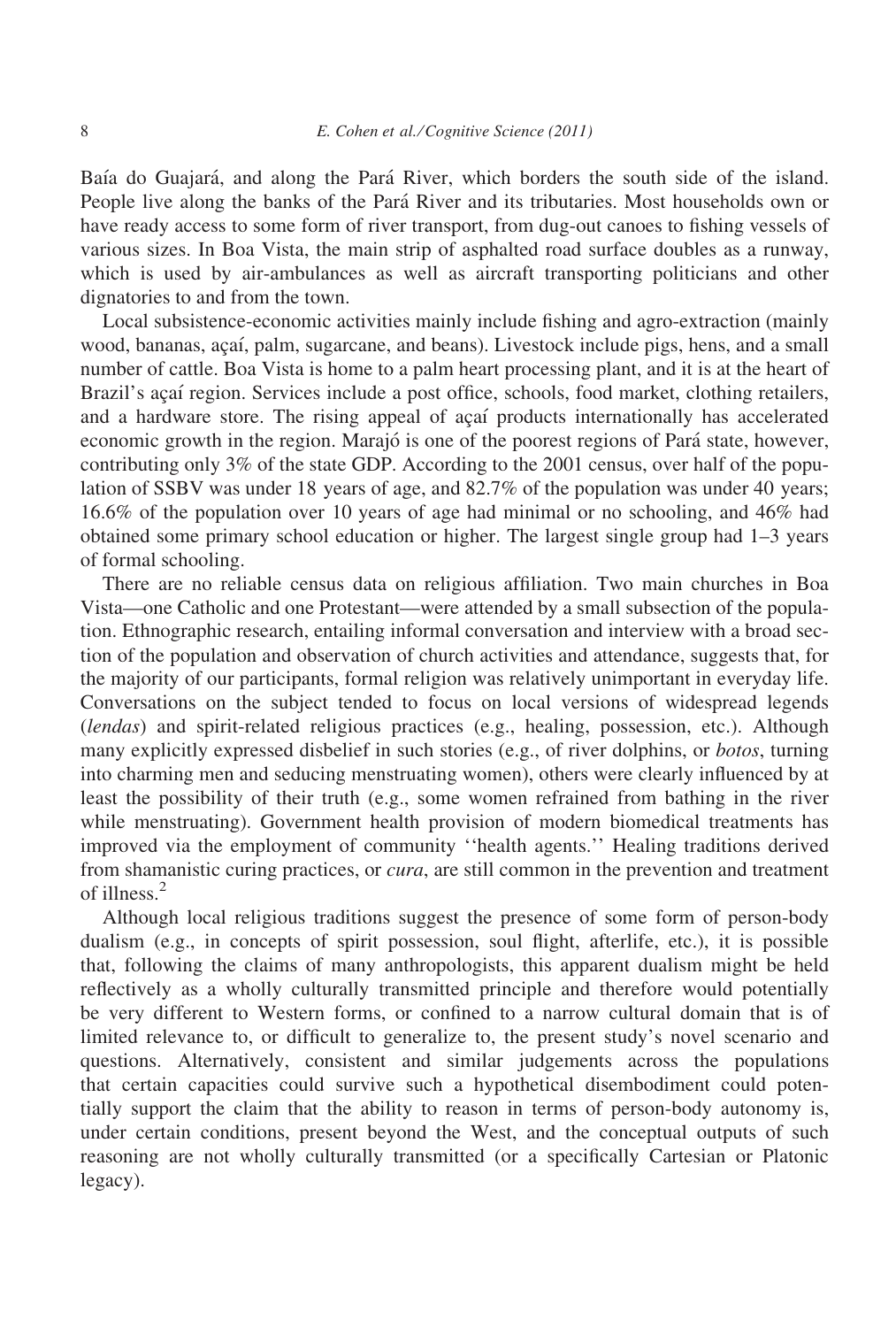## 3. Methods

#### 3.1. Participants

In the UK, 147 people  $(97 \text{ women and } 50 \text{ men})$  participated, mean age = 36, range, 12–82 years. Random assignment to condition yielded 51 participants in the Disembodied Condition (mean age, 39), 48 in the Rock Condition (mean age, 34), and 48 in the Plant Condition (mean age, 37). Participants were recruited in an Oxford cafe´. All participants received monetary compensation for time costs incurred (a 5 GBP coffee voucher, approx. US\$8). In Brazil, a total of 154 participants were recruited through word of mouth and face-to-face invitations (78 women and 76 men; mean age, 31; range, 14–78). There were 54 participants in the Disembodied Condition (mean age, 31), 49 in the Rock Condition (mean age, 32), and 51 in the Plant Condition (mean age, 30). All participants received monetary compensation of 5 BRL (approx. US\$3).

# 3.2. Design and procedure

The following brief framing narrative preceded a 51-item questionnaire (conditionrelevant amendments indicated in parentheses):

I want you to imagine that you leave your body [C1](and that you go into a rock  $[C2]/\text{plant } [C3]$ ). You are not dead, but you have simply left your body (and gone into a rock [C2]⁄ plant [C3]). Now, this might seem like a strange situation. But I want you to imagine that you can still exist once you have left your body. The questions that follow are about you, now that you have left your body (and are in a rock [C2]⁄ plant [C3]).

The same series of questions, in counterbalanced order, were posed across all conditions. Questions followed the format, "Do you think that you can still *do/feel, etc. X*?" The 51 capacities included were as follows: want things, feel hungry, feel achy or sore, feel sexual desire, remember things, smell things, feel the wetness of the rain, imagine things, feel angry, feel thirsty, feel relaxed, hear things, feel excited, feel things touching you, feel scared, feel dirty (grubby), love things, feel faint, learn things, feel cold, feel lonely, feel dizzy, hate things, feel the blowing of the wind, feel surprised, feel sleepy, feel queasy, understand things, feel itchy, feel brave, feel upset, feel bloated, see things, feel pleased, watch things, feel hot, feel calm, feel the sun warming you, feel disgust, know things, feel happy, feel feverish, believe things, feel like going to the toilet, desire things, taste things, feel sad, have intentions, hope for things, listen to things, feel out of breath.<sup>3</sup>

Participants indicated their responses on a 6-point scale with anchors at each end indicating ''definitely no'' and ''definitely yes.'' Each intermediate point was marked by a vertical line. UK participants read the questionnaire and marked responses on scales adjacent to each question.

In Brazil, the questionnaire, prepared via translation–backtranslation by bilingual English–Portuguese speakers who had lived in both Oxford and Belém, was delivered orally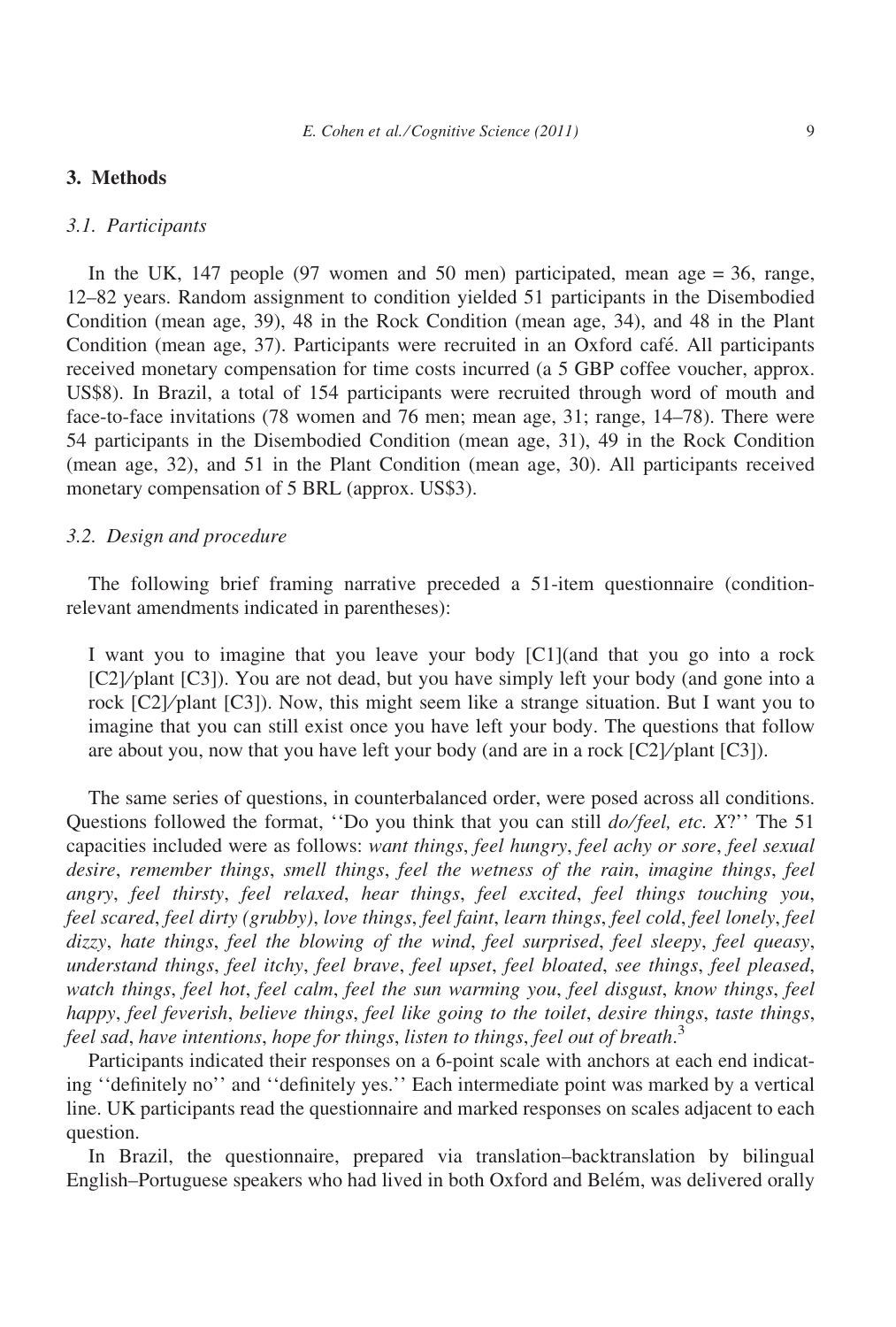by a local first-language Brazilian Portuguese speaker. The research setting varied according to conditions (weather, noise disturbances from music or construction work on boats and piers, etc.) but tended to be a shaded outdoor or sheltered space with somewhere to sit out of earshot of passersby. The framing narrative was relayed to participants twice and any immediate requests for repetition/clarification addressed. The experimenter explained to each participant that she would ask a series of questions based on the imagined situation. An enlarged printed and laminated image of the scale was used and participants pointed to it to indicate their answers. The experimenter explained how the scale worked, drawing attention to the anchors at each end (e.g., ''If your response is 'Definitely Yes,' point here'') and the significance of the points in between (e.g., ''If your response is 'No,' but not quite 'Definitely No,' you can point here''). Participants indicated no difficulty understanding the instructions or using the scale during the exercise. Participants were given further opportunity to ask questions about the framing. Queries tended to be rhetorical and merely elicit repetition of the instructions; ''So, I just have to imagine''; ''I've left my body''; ''I'm not dead,'' etc. Following clarification, the experimenter confirmed whether the participant had understood and imagined the situation and asked if she could continue with a series of questions referring to the imagined situation. Participants responded swiftly and without hesitation to the questions. Each interview lasted approximately 10–12 min (4–5 min for instruction, 5–7 min for experimental questions and responses). Data from one male participant were excluded from analysis on grounds of alcohol intoxication.

General conversation and any spontaneous feedback on the exercise were reserved for the end of the session. Participants appeared to enjoy the exercise and, most important, their feedback indicated that they had imagined the situation as intended—some talked about how they imagined leaving their body and going into a sunflower, or being in a large rock, or going about "taking a turn" (dando uma volta) without their body, etc. People commonly seemed somewhat bemused as to why we might be interested in their answers to such questions and were curious to know what it was all about. The very low frequency with which participants drew a link to any potentially relevant cultural references suggests that framing narrative and questions were indeed novel and that reflective, elaborate cultural beliefs were unlikely drawn upon to inform responses.

## 4. Results and discussion

# 4.1. Part 1: Cross-cultural and cross-condition comparisons

No sex differences were detected in mean responses for the 51 items by sample and condition or in any further analyses reported, nor were any question-order effects detected.

We first analyzed responses from the Disembodied Condition, observing whether participants appeared to differentiate among items. The spread of mean responses showed this to be the case—in both samples, mean responses were sufficiently varied and spread over a sufficiently large range as to suggest that items were reasoned about differently (UK range, 2.26–5.24, interquartile range, 3.09–4.77; Brazil range, 2.39–5.44, interquartile range,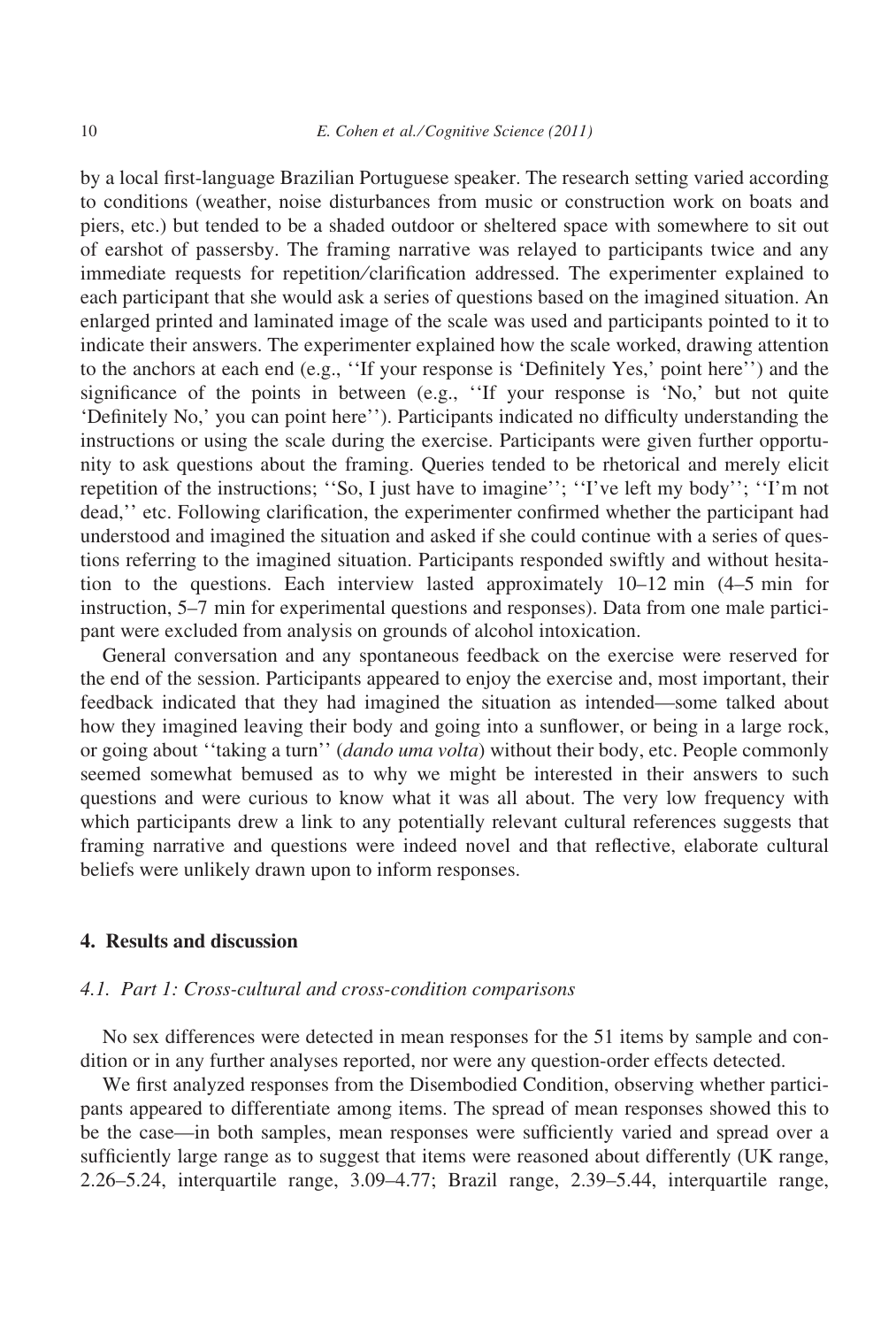3.21–4.77). One-sample t-tests revealed that 43 (UK) and 27 (Brazil) of the 51 items significantly deviated from the scale's midpoint (3.5).

To examine the agreement between the two samples' mean rankings of items, we conducted a Spearman's rank correlation, confirming a significant positive correlation (Spearman's  $r = .861$ ,  $p < .001$ , two-tailed).

Next, we analyzed the effect of condition (Disembodied, Rock, Plant) on responses. For each sample separately, we collapsed all items that received a continuity score significantly greater than 3.5 in the Disembodied Condition into a single category (Body Independent) and combined all other items into a second category (Body Dependent). The Body Independent and Body Dependent categories for the UK sample contained 30 and 21 items, respectively, and for the Brazil sample, 22 and 29 items, respectively—see Table 1 for details.

All 22 items items in the Brazil Body Independent category were matched in the corresponding category for the UK. The eight non-matching items (i.e., in the UK Body Independent category but the Brazil Body Dependent category) were feel sexual desire, feel angry, feel excited, feel scared, hate things, feel upset, feel disgust, feel sad.

A 2 (sample) by 3 (condition) anova for the mean continuity scores of the Body Dependent category revealed significant main effects of condition and sample (Condition:  $F(2)$ , 295) = 7.823,  $p < .001$ ; Sample:  $F(1, 295) = 18.309$ ,  $p < .001$ ). In the UK sample, pairwise comparisons (LSD corrected) showed a significantly higher mean response in the Plant Condition (3.48,  $SD = 0.90$ ) compared with the Disembodied Condition (2.87,  $SD = 1.06$ ;  $p = .009$ ). This result was replicated in the Brazil sample (Plant: 3.86,  $SD = 1.18$ , Disembodied: 3.30,  $SD = 1.26$ ;  $p = .012$ ), where there was also a significant difference between the Disembodied and the Rock Conditions (Rock: 4.02,  $SD = 1.31$ ,  $p = .002$ ). Compared with the mean response in the Rock Condition in the UK sample  $(3.14, SD = 1.09)$ , the mean response for Rock in the Brazil sample was significantly greater ( $p < .001$ ).

These results indicate that, whereas in the Brazil sample the introduction of physicality in the Rock Condition raises the mean of the Body Dependent category significantly, in the UK sample, mean scores increase significantly only when physicality and biology are combined.

A further  $2 \times 3$  anova compared responses across samples and conditions for the Body Independent category, revealing main effects of condition  $(F[2, 295] = 9.559, p < .001)$  and sample  $(F[1, 295] = 19.601$ ,  $p < .001$ ), and a significant condition-by-sample interaction effect  $(F[2, 295] = 5.231, p = .006)$ . Pairwise comparisons revealed no significant differences across conditions for the Brazil sample (Disembodied:  $4.86$ ,  $SD = 1.13$ , Rock:  $5.11$ ,  $SD = .81$ , Plant: 4.85,  $SD = 0.80$ ). In the UK sample, the mean response for Plant (3.89,  $SD = 1.08$ ) was significantly less than that of Disembodied (4.73,  $SD = 0.90$ ) and Rock (4.76,  $SD = 0.85$ ) and than that of the Plant condition in the Brazil sample (all  $p < .001$ ; see Fig. 1).

These results suggest that, when asked to imagine leaving their bodies, and to reason about what they would still feel, perceive, know, and so on, participants in both samples could readily imagine the continuity of some capacities and the cessation of others. Such a task did not bewilder participants such that they resorted to uniform or random responding or idiosyncratic heuristics. Participants in both samples judged some capacities to be less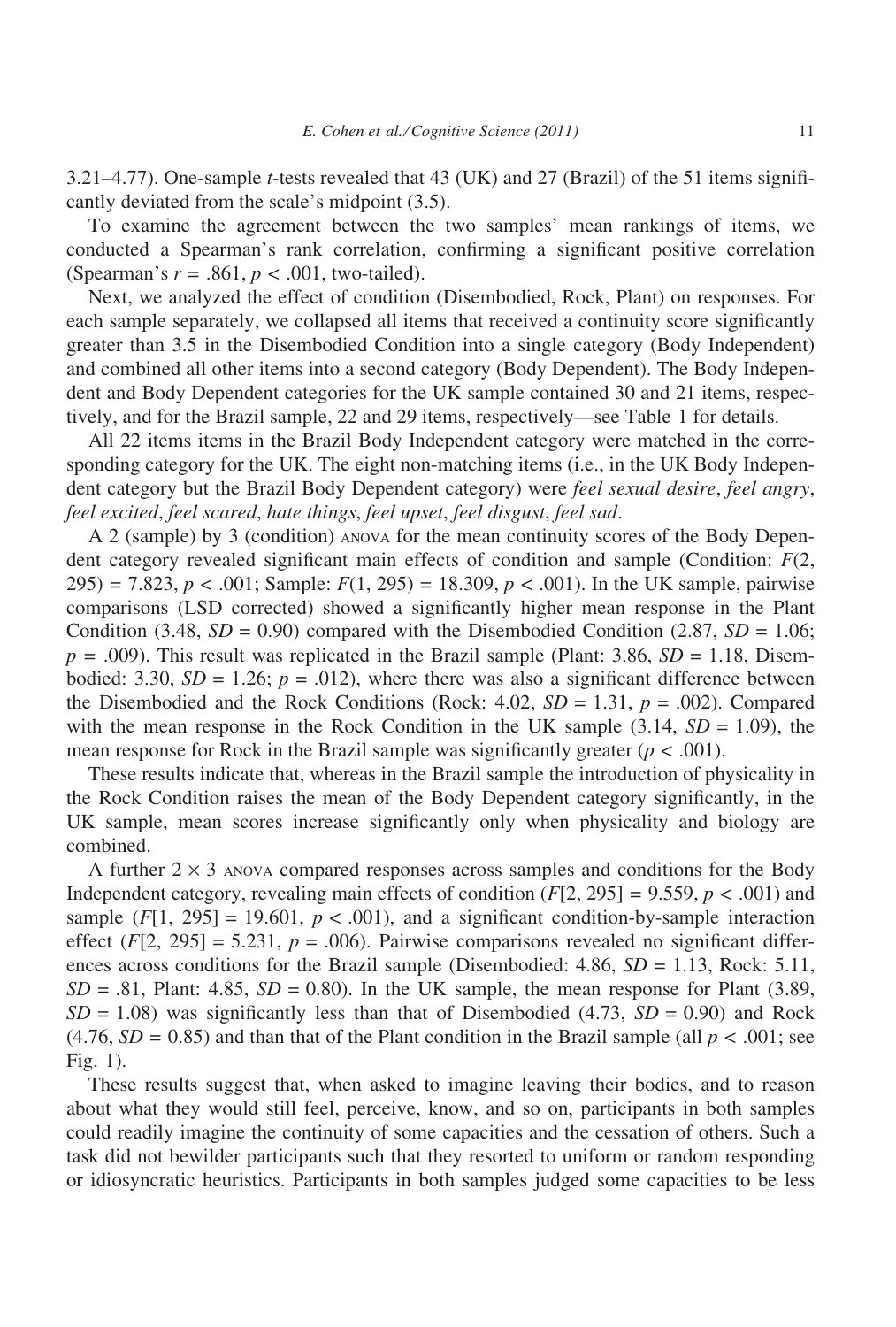Table 1

Mean scores and standard deviations for all items in the Disembodied condition

| UK                           | Mean $(SD)$  | <b>Brazil</b>                     | Mean $(SD)$ |  |
|------------------------------|--------------|-----------------------------------|-------------|--|
| Remember things              | 5.24(0.96)   | Hope for things                   | 5.44 (1.46) |  |
| Watch things                 | 5.19(1.03)   | Learn things                      | 5.44 (1.49) |  |
| See things                   | 5.14(1.21)   | See things                        | 5.31 (1.70) |  |
| Imagine things               | 5.11(1.11)   | Know things                       | 5.24(1.69)  |  |
| Know things                  | 5.06(1.06)   | Feel brave                        | 5.22(1.72)  |  |
| Love things                  | 5.06(1.09)   | Feel happy                        | 5.13 (1.87) |  |
| Understand things            | 4.98(1.28)   | Believe things                    | 5.07 (1.96) |  |
| Hear things                  | 4.89(1.23)   | Desire things                     | 5.04 (1.92) |  |
| Want things                  | 4.89(1.22)   | Understand things                 | 4.98 (1.96) |  |
| Feel happy                   | 4.88(1.00)   | Want things                       | 4.94 (1.96) |  |
| Believe things               | 4.82(1.13)   | Listen to things                  | 4.91 (2.03) |  |
| Feel pleased                 | 4.79 (1.250) | Feel Calm                         | 4.81 (2.09) |  |
| Listen to things             | 4.77(1.33)   | Remember things                   | 4.80(2.10)  |  |
| Hope for things              | 4.77 (1.34)  | Watch things                      | 4.76(2.15)  |  |
| Feel lonely                  | 4.76(1.38)   | Feel surprised                    | 4.72(2.14)  |  |
| Feel brave                   | 4.75(1.21)   | Imagine things                    | 4.70(2.14)  |  |
| Learn things                 | 4.70(1.48)   | Love things                       | 4.57(2.20)  |  |
| Feel calm                    | 4.70(1.31)   | Hear things                       | 4.54(2.25)  |  |
| Feel sad                     | 4.69(1.25)   | Have intentions                   | 4.46 (2.23) |  |
| Feel relaxed                 | 4.66(1.30)   | Feel relaxed                      | 4.41 (2.31) |  |
| Feel upset                   | 4.65(1.37)   | Feel lonely                       | 4.35(2.32)  |  |
| Desire things                | 4.58(1.36)   | Feel pleased                      | 4.15(2.33)  |  |
| Have intentions              | 4.57(1.32)   | Feel the wind                     | 4.02(2.35)  |  |
| Feel angry                   | 4.54(1.52)   | Feel upset                        | 4.00(2.36)  |  |
| Feel surprised               | 4.51(1.38)   | Feel sad                          | 3.89(2.42)  |  |
| Feel excited                 | 4.39(1.51)   | Feel sexual desire                | 3.81(2.45)  |  |
| Hate things                  | 4.32(1.59)   | Feel the sun                      | 3.80 (2.41) |  |
| Feel sexual desire           | 4.13(1.63)   | Feel hot                          | 3.74(2.43)  |  |
| Feel scared                  | 4.13(1.57)   | Feel sleepy                       | 3.74(2.46)  |  |
| Feel disgust                 | 4.11(1.48)   | Smell things                      | 3.70 (2.44) |  |
| Smell things                 | 3.63(1.69)   | Feel cold                         | 3.63(2.48)  |  |
| Feel sleepy                  | 3.51(1.77)   | Hate things                       | 3.59(2.41)  |  |
| Feel the sun                 | 3.40(1.67)   | Feel thirsty                      | 3.59(2.49)  |  |
| Feel the wetness of the rain | 3.18(1.84)   | Feel touch                        | 3.56 (2.45) |  |
| Feel the wind                | 3.12(1.66)   | Feel faint                        | 3.43 (2.46) |  |
| Feel cold                    | 3.11(1.60)   | Feel the wetness of the rain      | 3.30(2.40)  |  |
| Feel hot                     | 3.10(1.54)   | Feel dizzy                        | 3.24 (2.41) |  |
| Taste things                 | 3.09(1.56)   | Taste things                      | 3.22(2.44)  |  |
| Feel dizzy                   | 3.09(1.59)   | Feel angry                        | 3.20(2.44)  |  |
| Feel thirsty                 | 3.04(1.59)   | Feel excited                      | 3.20 (2.47) |  |
| Feel touch                   | 2.93(1.58)   | Feel the need to go to the toilet | 3.20(2.41)  |  |
| Feel dirty                   | 2.73(1.46)   | Feel hungry                       | 3.15(2.44)  |  |
| Feel hungry                  | 2.64(1.56)   | Feel out of breath                | 3.06(2.39)  |  |
| Feel faint                   | 2.58(1.50)   | Feel scared                       | 3.04 (2.48) |  |
| Feel achy/sore               | 2.57(1.36)   | Feel achy/sore                    | 3.00(2.41)  |  |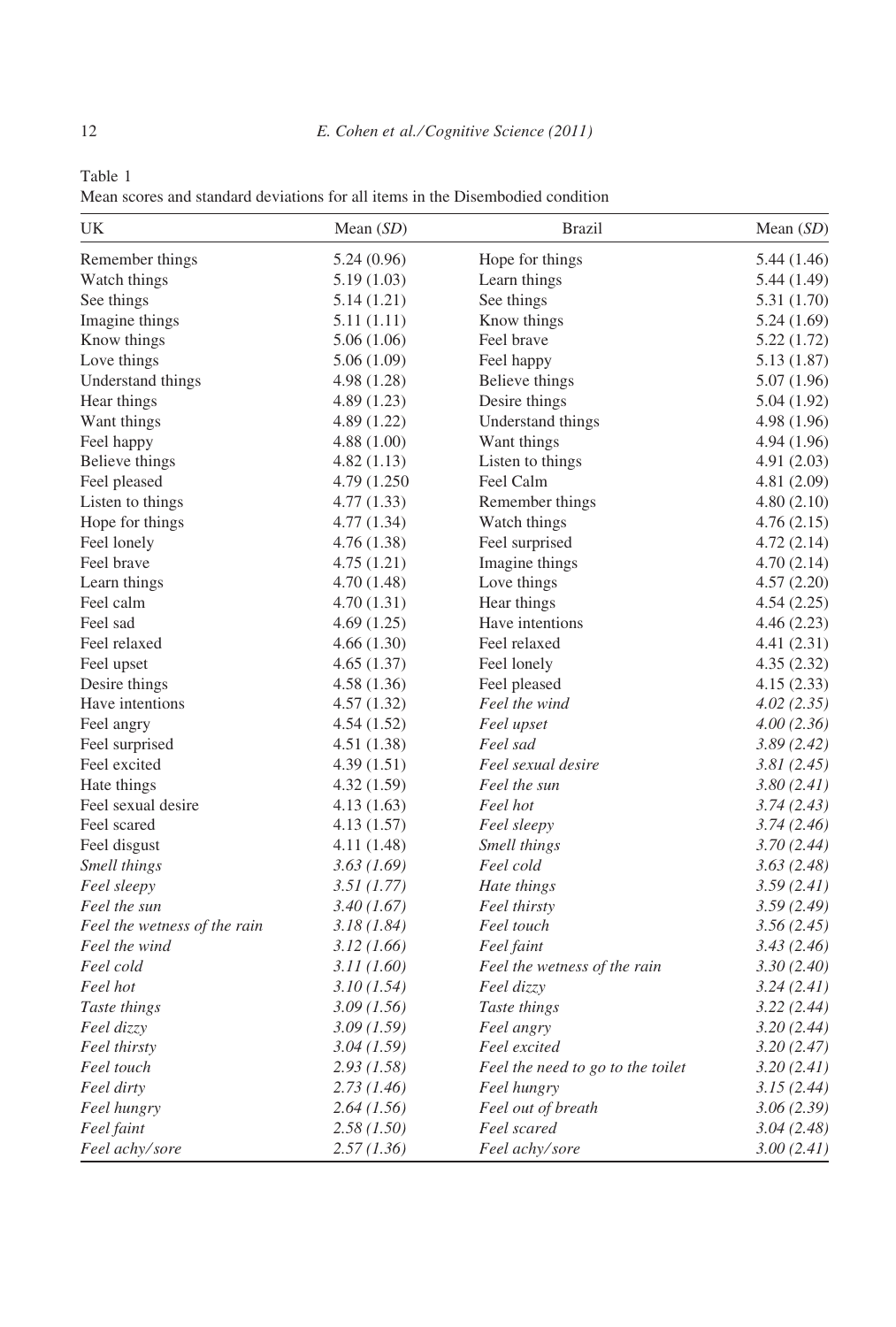Table 1 Continued

| UK                                | Mean $(SD)$ | Mean $(SD)$   |            |
|-----------------------------------|-------------|---------------|------------|
| Feel queasy                       | 2.55(1.32)  | Feel disgust  | 2.98(2.45) |
| Feel feverish                     | 2.51(1.42)  | Feel itchy    | 2.72(2.31) |
| Feel bloated                      | 2.40(1.40)  | Feel queasy   | 2.56(2.25) |
| Feel itchy                        | 2.39(1.33)  | Feel bloated  | 2.46(2.13) |
| Feel the need to go to the toilet | 2.28(1.46)  | Feel feverish | 2.46(2.24) |
| Feel the sun                      | 2.26(1.28)  | Feel dirty    | 2.39(2.26) |

Note: Items are organized by category and sample (in order of descending mean score). Body Independent items (i.e., items with a mean score significantly greater than 3.5) are shown in regular font; Body Dependent items (all other items) are shown in italics.

likely to continue than others, suggesting that they considered some capacities to be more strongly anchored to bodily function than others. Further, there was significant intersample agreement in the items receiving discontinuity and continuity judgements.

Note, however, that although participants judged some capacities to be strongly body independent and some to be strongly body dependent, several items elicited weak continuity and weak discontinuity scores. This suggests that certain capacities are perceived not to be primarily dependent on either person or body, but rather they are thought to be dependent to some (perhaps differing) degree on both. Alternatively, for some capacities, participants may have had very weak or widely divergent intuitions resulting in these middling scores. In either case, we suggest that the ease with which people reason about the autonomy of body and mind is likely capacity-contingent and context-dependent rather than an inevitable



Fig. 1. Mean continuity scores for Body Dependent and Body Independent items by condition and sample.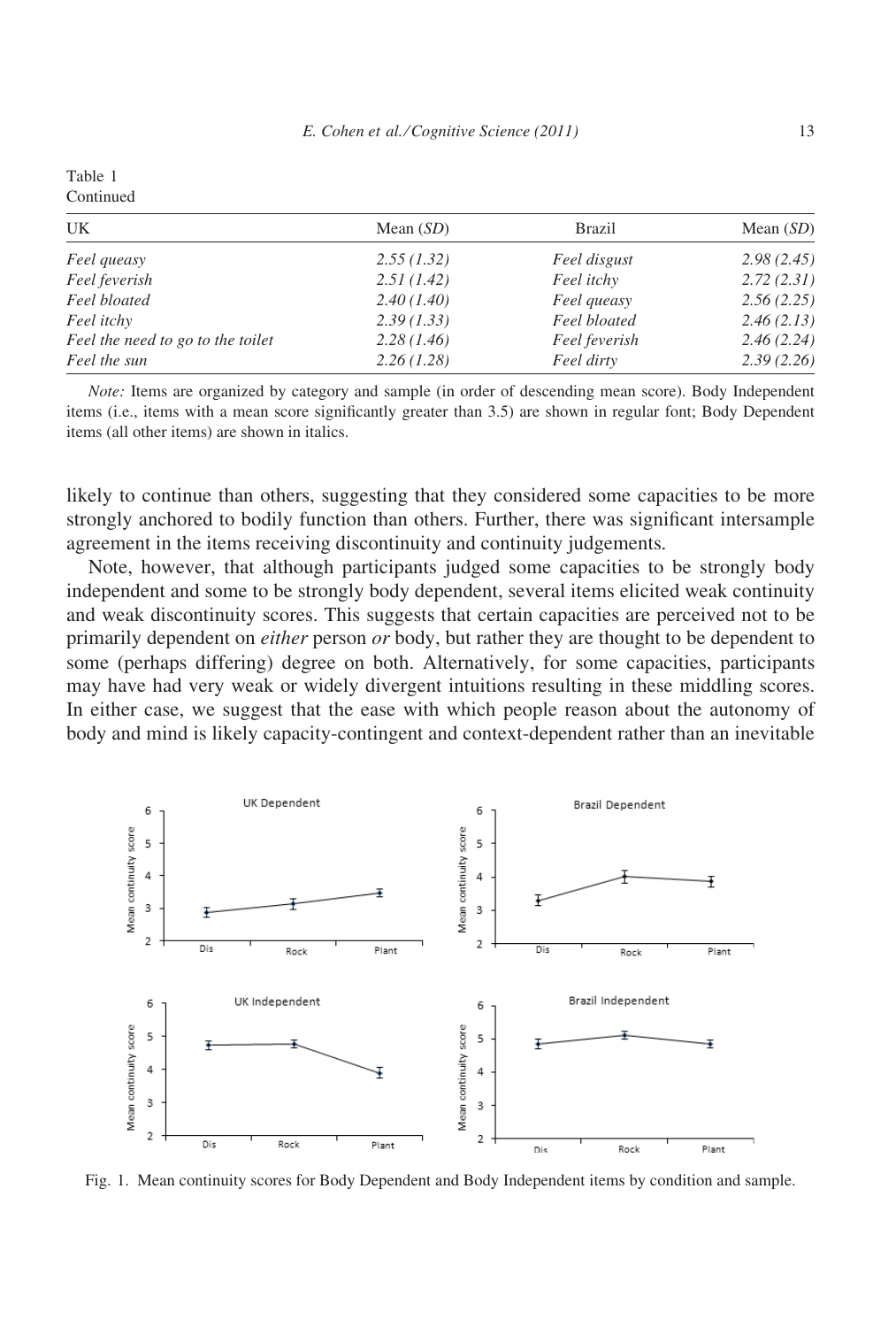default across the board. The radical unbuckling of perceived mental and bodily contributions to a capacity's continuity may, under certain conditions, meet with conceptual difficulty.

The results further showed interesting cross-condition and cross-cultural differences. For cross-condition analyses, we separated Body Independent items (those receiving a mean score significantly higher than the midpoint of the scale, or 3.5, in the Disembodied Condition) from Body Dependent items (all remaining items). In both samples, Body Dependent items obtained higher mean scores in the Rock and Plant Conditions than in the Disembodied Condition. That is, capacities were regarded as more likely to continue when some kind of body was available than if there were none at all. In Brazil, specifically when participants reasoned about leaving their body and going into a rock, mean scores for Body Dependent items rose significantly. Adding the property of biology (in the Plant Condition) had no effect on these items. For UK participants, however, adding physicality raised scores for the Body Dependent category, but this category only achieved a significantly higher mean response when biology was further introduced.

This trend in UK responses is in line with the prediction that both physicality and biology are important in reasoning about bodily function and, by extension, interactions between bodily and mental functions. Human bodies are not just solid objects that obey principles of cohesion, solidity, gravity, and so on. By preschool age, children show an understanding of bodies as animate biological entities that possess parts that relate to movement and biological function, such as growth and illness (e.g., Hatano & Inagaki, 1994). This role for biological function is apparent in the response patterns pertaining to the UK population in the present study. It is unclear why responses in the Brazil sample did not display a similar pattern. It appears that Body Dependent capacities were perceived to be dependent largely on physical properties. This would explain why there was a significant jump in mean response for the Body Dependent category between the Disembodied and Rock Conditions, but no further rise between the Rock and the Plant Conditions. The results suggest that although the samples were broadly in agreement regarding which capacities are more and less dependent upon the body, they differed on whether exclusively physical or physical-plus-biological function mattered for continuity. Follow-up research is required to investigate this possibility, and to identify whether indeed there are other psychological capacities, states, or aptitudes that were not included in the present questionnaire that the Brazilian population may perceive to have a significant biological dimension. Subsequent ethnographic research in Marajó (by Cohen), involving in-depth conversation with a range of people (of different ages and occupations, including fishermen, farmers, teachers, and housewives) on the biological and physical qualities of rocks and plants, and of a range of items from the original questionnaire, and on the possible existence of any relevant local legend or cultural belief about rocks, plants, and so on, have yielded no data relevant to explaining the cross-cultural differences (see below for further discussion).

Cross-condition comparisons of the Body Independent category of items revealed an intriguing result. While there were no differences across the three conditions in the Brazilian sample, the mean continuity response for the Body Independent category fell significantly in the Plant Condition in the UK sample. Although the mean score was still significantly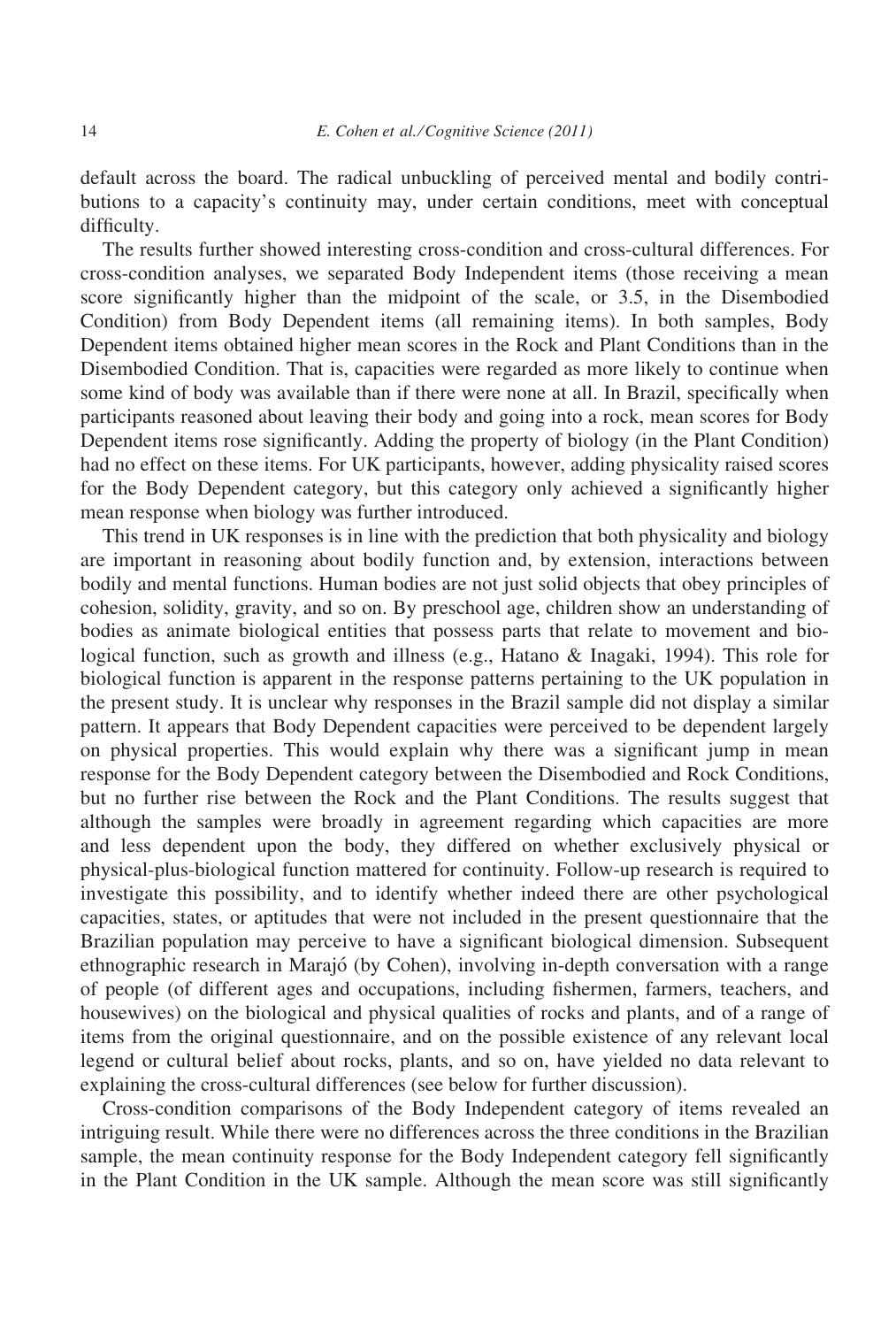greater than the midpoint of the scale (one-sample *t*-test:  $M = 3.89$ ,  $SD = 1.08$ ,  $t(47) = 2.501$ ,  $p = .016$ ) and therefore still well within the continuity range of the scale, the cross-condition comparison suggests a significant role for biological function in the perceived continuity of items that were judged to be strongly continuous in the Disembodied Condition. The reason for this response pattern is not clear, but one possible interpretation (discussed in more detail below) is that when certain aspects of biology are made salient to the UK population, they are also readily perceived as *relevant* to the functioning of certain capacities. Limited to the biology of a plant, these properties are judged to be inadequate to support specifically full-blown human psychological capacities. In effect, it appears that UK participants were more willing to grant continuity for strongly mental capacities to an entirely disembodied person than to a person with some biological properties.

This finding raises a number of interesting possibilities that merit follow-up attention. Our starting point concerns the basic question of how people represent disembodiment, for example, of self, other, ancestors, spirits, etc. Are spirits, for example, actually thought of as embodied? It may be that people can readily reflect upon the possibility of leaving the body, or of spirits as lacking bodies, but there is no research to date directly addressing the question of whether tacit representations of these entities tend to entail at least some implicit expectations concerning spatiality (e.g., do they occupy spatial form? do they cohere? etc.), physicality, and biology. Ethnographic evidence may be suggestive in this regard—ideas about disembodied entities who wage physical wars, get hungry, feel lonely and isolated, move in or out of earshot, and so on are far from uncommon.

A cross-condition comparison of the single item ''to see things'' is potentially informative also. This capacity ranked highly in the Disembodied Condition in both samples (achieving second and third mean rank in UK and Brazil, respectively). Mean scores for this item differed significantly across the conditions, however (Kruskal–Wallis H; UK:  $\chi^2 = 18.173$ ,  $df = 2$ ,  $p < .001$ ; Brazil:  $\chi^2 = 7.564$ ,  $df = 2$ ,  $p = .023$ ).<sup>4</sup> One interpretation suggested by these results is that the disembodied person's absence of eyes and relevant biological mechanisms is not considered unless more specific attention is drawn to this fact. In the disembodied condition, the generic notion of an absent body appears not to activate the more specific consideration that the disembodied person now lacks visual perception mechanisms. When this absence is not made salient, seeing is perceived by participants as something they do, not their body. However, when the absence (in a rock or plant) of visual mechanisms is made more directly evident, participants incorporate this consideration into their continuity judgements.

Of course, in the Brazil sample, the mean response for the Body Independent category as a whole did not display comparable sensitivity to the introduction of biological properties and we must therefore be careful not to generalize the import of this finding or interpretation. Nevertheless, we suggest that in the Plant Condition, biological properties were made salient to the UK participants, and these properties were then readily judged as significantly influencing the likely continuity of certain psychological capacities for which specifically plant biology was perceived to be inadequate. This was the case not only for seeing, as demonstrated above, but for the Body Independent category as a whole. Simultaneously, compared with the sample in the Disembodied Condition, this sample judged items in the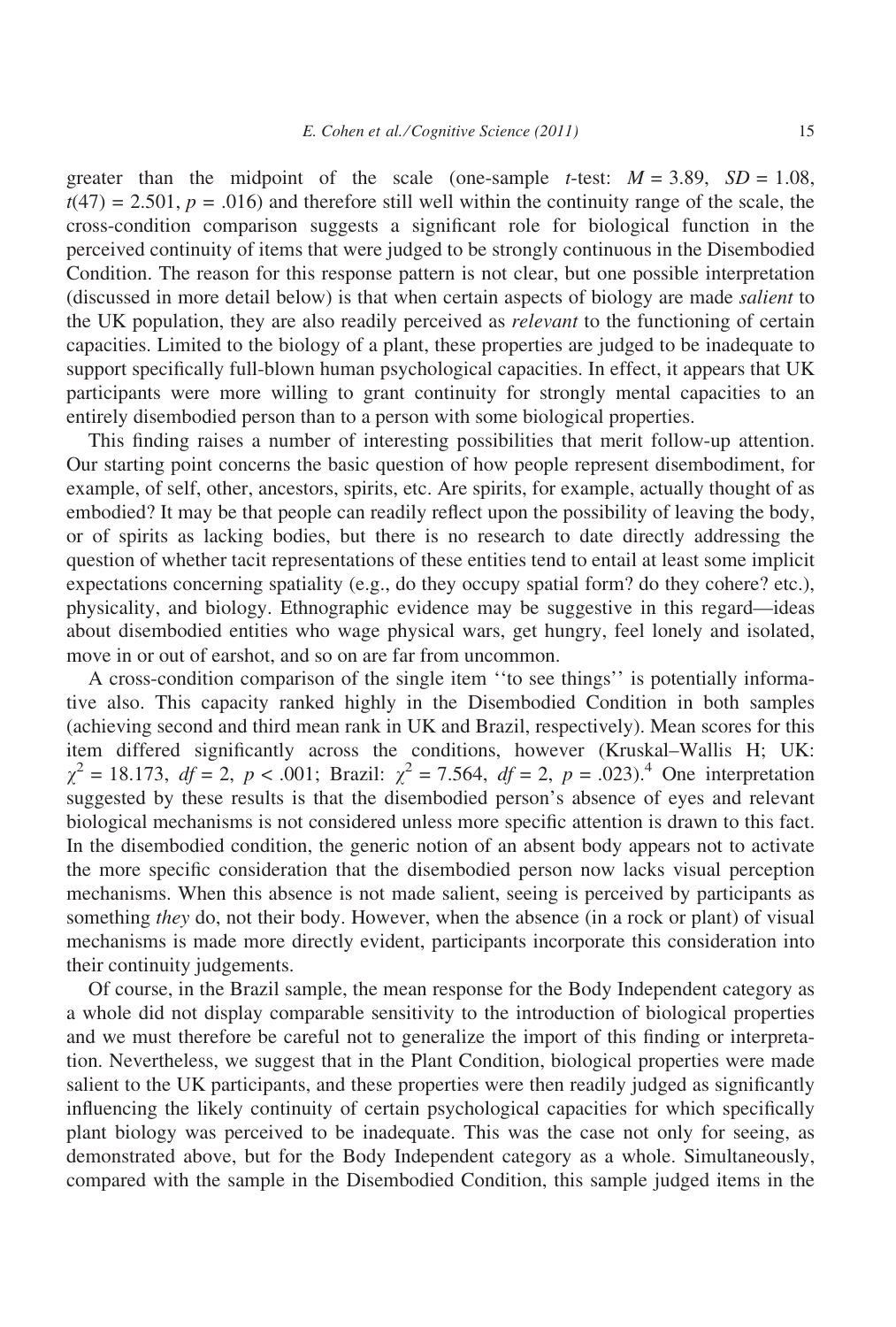Body Dependent category to be more likely to continue. In the Brazilian sample, in contrast, although aspects of biological function were made salient in exactly the same way, they were not perceived to be relevant to continuity judgements for either the Body Dependent or Body Independent items. We propose that the apparent link from salience to relevance displayed for Body Independent items in the UK-Plant Condition suggests that the UK population more readily reasoned in terms of the dependency between biological and psychological domains than the Brazil population. This interpretation runs contrary to received wisdom that, in the context of world cultures, Western populations are uniquely and persistently resistant to reasoning about mental and bodily phenomena as mutually dependent. Indeed, the results suggest that the Brazilian population was comparatively less sensitive to the possibility of cross-domain interdependencies, and therefore, in the context of the current study, tended to reason more dualistically.

## 4.2. Part 2: Validation of variegated state categories

Recent research into children's developing reasoning about afterlife reports resistance to reasoning about the mental states of dead agents as discontinuous. Variegated mental state categories (e.g., psychobiological, perceptual, epistemic, etc.) have been used to explore the nature of this resistance. Although criteria for the establishment of categories have never been explicitly itemized, the degree to which states are perceived to be anchored to biological function seems to be of particular importance (see Bering & Bjorklund, 2004, pp. 228–230). The validity of these categories has never been tested, however. Does continuity on one item of each category predict continuity of other items in the category or do participants regard some members of each category as continuous and others as discontinuous? To test the hypothesis that the items in each category were ranked similarly in terms of their anchoring to bodily function, we conducted Friedman tests for each of the categories from Bering & Bjorklund, 2002 and Astuti & Harris, 2008 for which we had sufficient data (i.e., on three or more items from the category). Data from the Disembodied condition only were analyzed. Results are reported in Table 2.

These analyses revealed significant within-category differences across all categories except for *Epistemic* in the Brazil sample, suggesting that intracategory items are not reasoned about similarly in terms of their perceived dependency upon biological function.

We suggest two revised categories of mental states based on mean rankings and intersample agreement in the current study: (a) Body Independent: see, hope, know, learn, feel happy, understand; (b) Body Dependent: feel bloated, feel queasy, feel dirty, feel itchy, feel feverish, feel achy/sore.

Categories were established by averaging mean rankings (standardized to a 0-1 scale) for each item across the two samples (data from the Disembodied condition only). All those items for which the intersample difference between rankings was greater than the average intersample difference (0.15) were eliminated. The top six ranking items remaining were selected for inclusion in the Body Independent category and the bottom six were selected for inclusion in the Body Dependent category. Friedman test results and suggestively strong Cronbach's alphas per sample for each category are presented in Table 3. Follow-up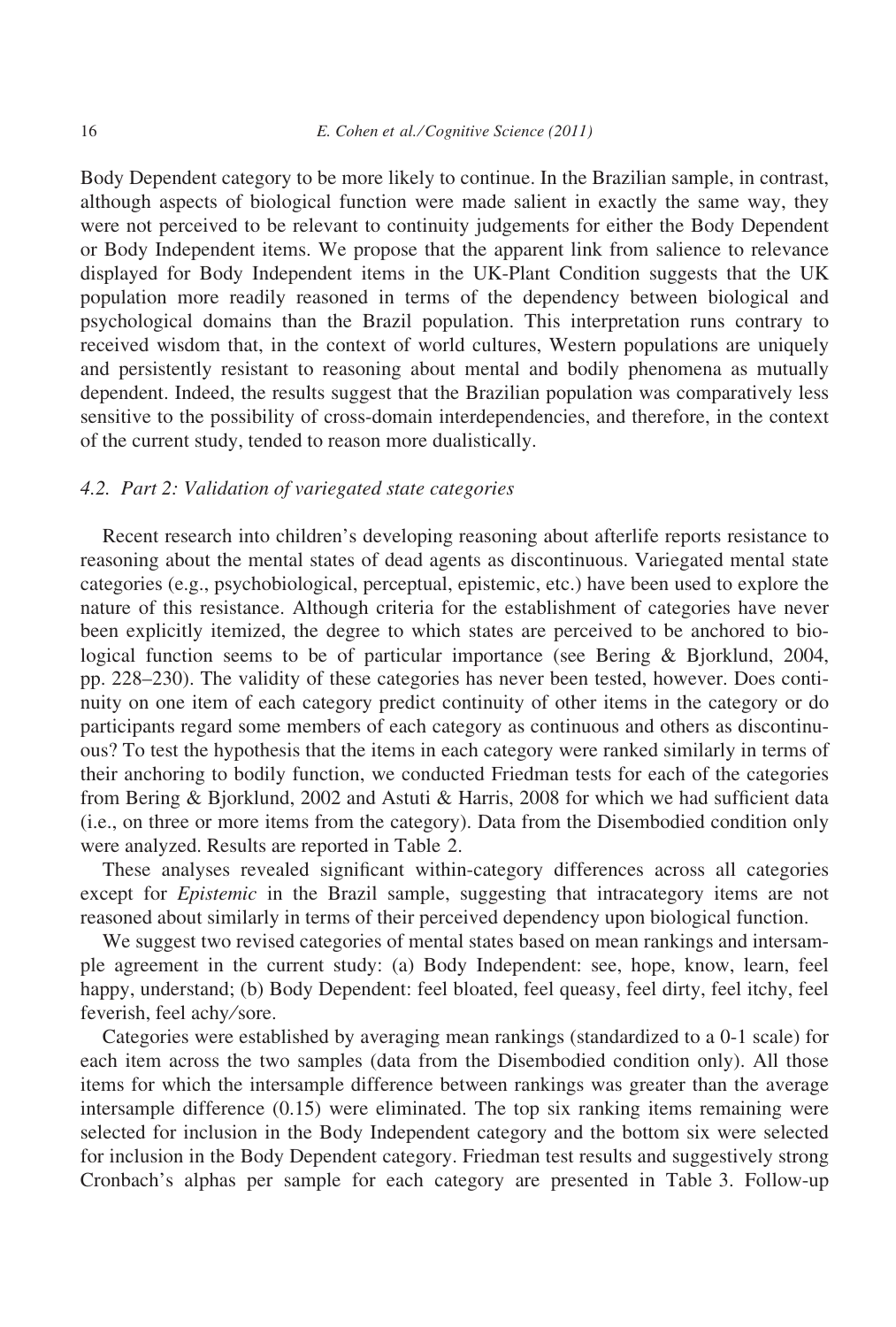| and Asidul and Hailis ( $\angle 000$ ) |          |                                                      |         |                 |       |                             |        |
|----------------------------------------|----------|------------------------------------------------------|---------|-----------------|-------|-----------------------------|--------|
| UK                                     |          |                                                      |         | <b>Brazil</b>   |       |                             |        |
| n; mean $(SD)$                         | $\chi^2$ | $\chi^2$<br>df<br>n; mean $(SD)$<br>$\boldsymbol{p}$ |         |                 | df    | $\boldsymbol{p}$            |        |
| Bering & Bjorklund (2002)              |          |                                                      |         |                 |       |                             |        |
| 49: 2.93 (1.56)                        | 12.64    | 3                                                    | .005    | 54; 3.26 (2.41) | 10.93 | 3                           | .012   |
| 50; 4.19 (1.42)                        | 56.61    | 3                                                    | < 0.001 | 54: 4.19 (2.16) | 36.69 | 3                           | < .001 |
| 49; 4.60 (1.36)                        | 16.53    | 3                                                    | < 0.001 | 54; 3.67 (2.39) | 16.50 | 3                           | .001   |
| 50: 5.04 (0.76)                        | 7.62     | 2                                                    | .022    | 54; 5.05 (1.92) | 1.30  | 2                           | .521   |
| Astuti and Harris (2008)               |          |                                                      |         |                 |       |                             |        |
| 50; 4.34 (1.27)                        | 128.64   | 5                                                    | < 0.001 | 54; 4.44(2.11)  | 56.41 | 5                           | < .001 |
| 50; 4.22 (1.33)                        | 64.09    | $\mathfrak{D}$                                       | < .001  | 54: 4.33 (2.13) | 30.77 | $\mathcal{D}_{\mathcal{L}}$ | < .001 |
|                                        |          |                                                      |         |                 |       |                             |        |

Friedman test statistics and Cronbach's alpha for variegated state categories from Bering and Bjorklund (2002) and Astuti and Harris  $(2008)^{a}$ 

<sup>a</sup>Items included from present dataset: <sup>1</sup>queasy, hungry, thirsty, sleepy; <sup>2</sup>taste, hear, smell, see; <sup>3</sup>scared, angry, sad, love; <sup>4</sup> believe, know, remember; <sup>5</sup>hungry, cold, know, hear, see, remember; <sup>6</sup>see, hear, hungry.

Table 3 Friedman test statistics and Cronbach's alpha for Body Independent and Body Dependent categories

|                                                                                              | UK              |  |                 |  | <b>Brazil</b> |                                                              |  |  |  |                     |  |
|----------------------------------------------------------------------------------------------|-----------------|--|-----------------|--|---------------|--------------------------------------------------------------|--|--|--|---------------------|--|
|                                                                                              | n; mean<br>(SD) |  | $\gamma^2$ df p |  | Cronbach's    | alpha n; mean (SD) $\chi^2$ df p                             |  |  |  | Cronbach's<br>alpha |  |
| Body Independent $48; 4.92 (1.23)$ 7.64 5 .177<br>Body Dependent 48; 2.53 (1.38) 7.54 5 .184 |                 |  |                 |  | .87<br>.87    | 54; 5.26 (1.7) 4.09 5 .537<br>$54: 2.6 (2.27)$ $4.64$ 5 .461 |  |  |  | .73<br>.72          |  |

research with larger sample sizes would enable further exploratory factor analysis across all items for the identification of finer-grained categorical dimensions.

These findings do not necessarily invalidate the interesting intercategory differences detected in previous studies, but rather suggest that more accurate categories, supported by relevant data rather than developed according to a priori assumptions of the experimenter, might yield more meaningful results. For example, our findings suggest that it is inappropriate to jointly analyze reasoning about the post-death continuity of the capacities to see, hear, and feel hungry (as in the Astuti & Harris Psychobiological category). Whereas seeing and hearing both achieved mean scores that placed them in the Body Independent category, feeling hungry obtained a mean discontinuity score in both samples, placing it in the Body Dependent category. Our results suggest that combining ''seeing'' and ''hearing'' with, for example, ''knowing'' and ''remembering'' may have generated more meaningful results.

# 5. Conclusion

Table 2

The findings of this study contribute to debates within and between cognitive psychology and sociocultural anthropology on the cognitive foundations and patterns of cross-cultural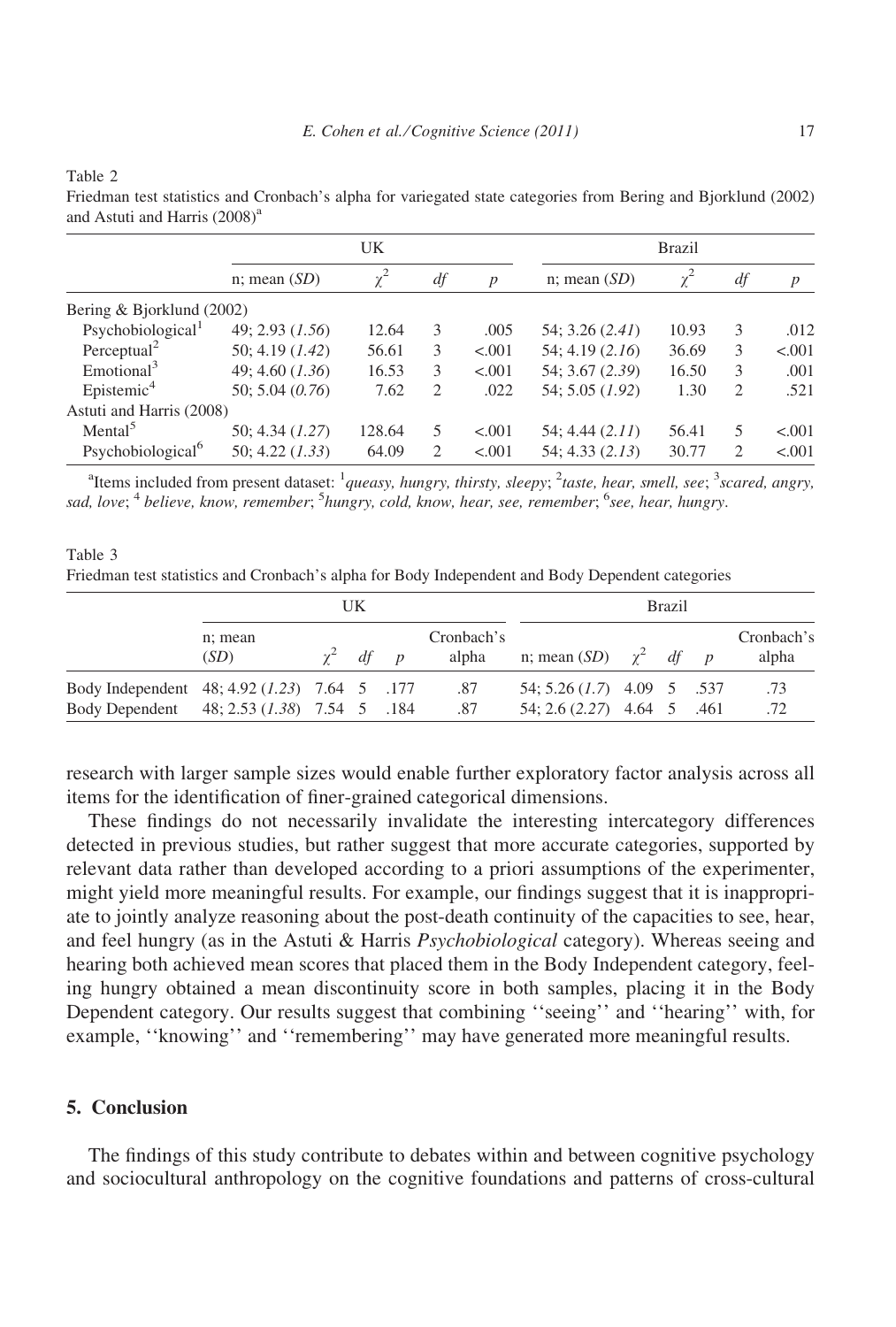recurrence and variation in mind-body thinking. The results suggest broad intersample agreement on which capacities, aptitudes, feelings, etc. participants judged to be dependent⁄independent on bodily function. The apparent facility to reason in terms of the autonomy of mental and biological function is not peculiar to Western populations, and there are significant cross-cultural parallels across the two samples with regard to where the line between ''you'' and ''body'' lies. There appears to be some divergence, however, concerning the roles of biological and physical properties in these assessments. Specifically, the Brazilian Amazonian population accorded considerable influence to physicality, but not biology, for items judged to be Body Dependent. UK participants judged both physicality and biology to importantly influence Body Dependent items and Body Independent items.

While we do not argue that our data support the position that person-body dualism is an intuitive default stance on the social world, we have presented findings that suggest that intuitions underpinning psycho-physical-biological reasoning for everyday traits, capacities, and feelings assume a broadly similar form cross-culturally. The cross-cultural similarities identified provide support for the view that the dualistic categories we term ''person'' and ''body'' may not be wholly culturally transmitted and are certainly not confined to the West. Although it is possible that the convergence in reasoning patterns is due to cultural factors largely independent of the conceptual constraints that characterize basic causal cognition, a more likely explanation, in the absence of any obvious reflective cultural beliefs and traditions that could inform responses to the full range of specific questions pertaining to this novel scenario, is that reasoning is informed and constrained by cognitive mechanisms that develop in broadly similar ways cross-culturally to deal with broadly similar social, biological, and physical worlds.

A rich empirical literature on the origins of intuitive causal reasoning about psychological, physical, and biological phenomena has demonstrated the early emergence of foundational causal cognition in these core areas. In the first year of life, for example, infants have a basic grasp of the principles of physical causation relevant to bounded physical objects, correctly expecting that objects move as cohesive wholes with spatiotemporal continuity, that they are subject to the laws of gravity, that they must be contacted to be launched, and that they cannot pass through other solid objects (Baillargeon, 1995; Spelke, 1994; Spelke, Breinlinger, Macomber, & Jacobson, 1992; Spelke, Philips, & Woodward, 1995). A wealth of evidence suggests that infants distinguish intentional agents from other kinds of physical entities on the basis of several cues, such as motion patterns (e.g., self-propelled vs. contactcaused motion), morphological features (e.g., presence vs. absence of eyes), patterns of interaction (e.g., contingent vs. noncontingent responsiveness), and purposeful action (e.g., presence vs. absence of goal-directedness) (e.g., Bloom, 2004; Murray & Trevarthen, 1985; Rakison & Poulin-Dubois, 2001; Wynn, 2008) applying different and appropriate expectations to these entities (Rakison & Poulin-Dubois, 2001). Such early-emerging causal cognition may provide the foundation and scaffolding for further development of intuitive expectations and acquisition of cultural ideas about finer-grained within-domain and crossdomain interactions between psychological, psycho-physical, and psychobiological traits and bodily function. The causal principles that guide inferences, predictions, and expectations in one domain may be largely irrelevant to, and incommensurate with, the causal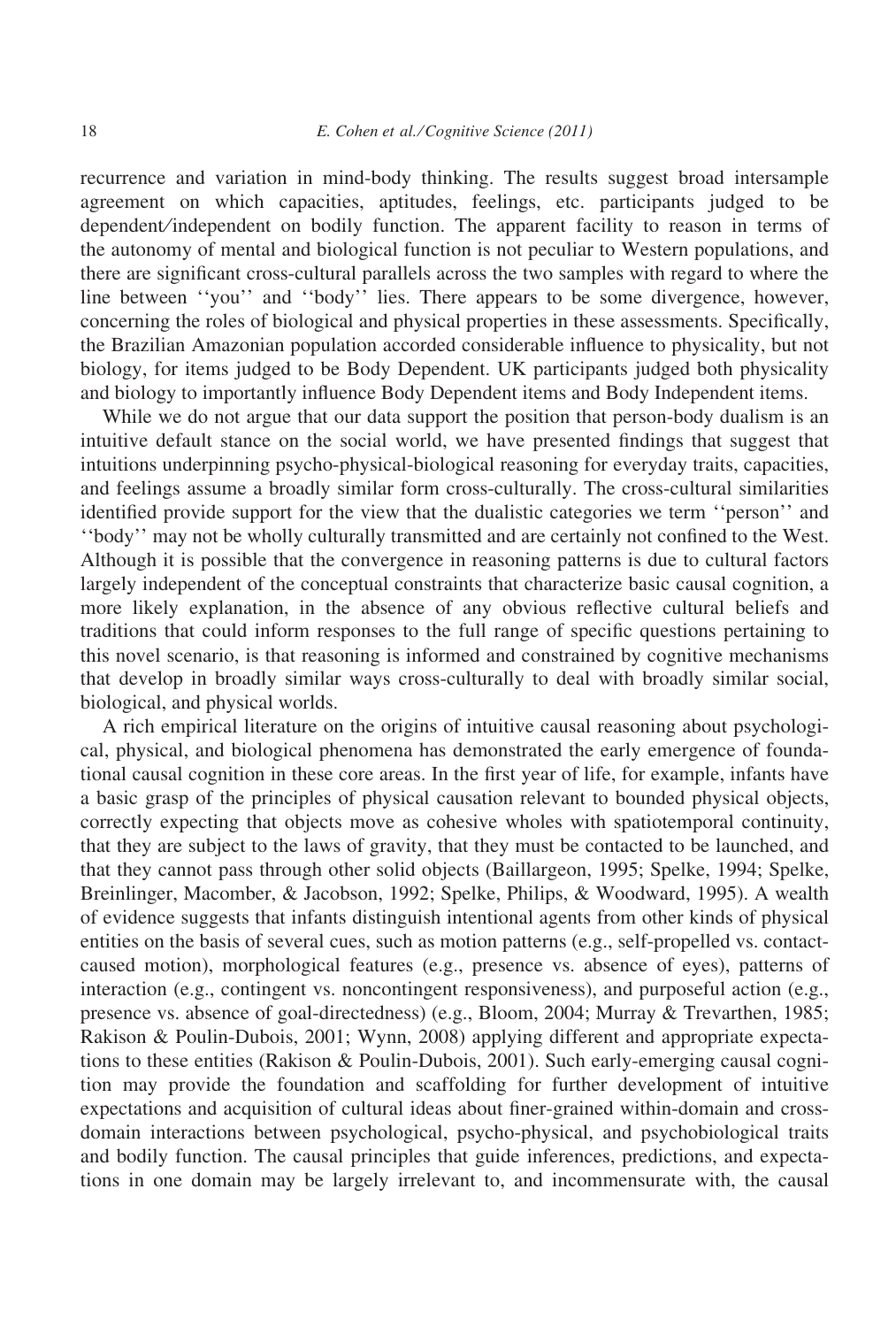principles that guide reasoning in another domain. If so, many questions arise concerning how or whether reasoning becomes intuitively integrated over development or whether divergent principles are merely loosely juxtaposed under certain contexts, such as when reflectively assessing cross-domain interations within multi-domain entities (such as humans), experiences (such as bodily pain), and events (such as brain injury).

The significant differences between the two populations represented in this study further suggest that some aspects of mind-body reasoning are less constrained by the common workings of basic cognition and are therefore more susceptible to cultural tuning, for example, via exposure to divergent learning environments. The key differences concern (a) the relative importance of biology and physicality for body-dependent capacities, and (b) the conditions under which the body is perceived to be causally relevant to mental function. Specifically, we found that Brazilian participants appeared to be more resistant to the possibility of mind-body interactions than the UK participants. Prior and subsequent ethnographic research has not revealed why this may be the case. Further ethnographic research, data on children's developing reasoning about person-body phenomena using an adapted methodology, and the use of an ethnographically informed range of framing narratives, incorporating different priming conditions, may help to reveal the causal origins of these differences. The differences revealed by this preliminary investigation tentatively suggest that anthropologists may have both overestimated the influence of Descartes in sustaining mind-body dualism in the West and underestimated the influence of more recent scientific discoveries and theories in the fields of neurobiology and neuroscience more generally on thinking about mind-body interdependencies. Where this latter influence is particularly prevalent (e.g., via science education), conceptual resistance to more integrated, holistic mind-body reasoning might, under certain conditions, be weakened or overridden.

Further research is required to investigate developmental trajectories of person-body reasoning cross-culturally, the sources of cross-cultural recurrence and variation, the relationship between reflective and intuitive causal reasoning about person-body interactions and interdependencies, and the influence of cognitive and cultural factors in the spread of relevant concepts and practices. Regarding this final question, for example, we might expect to observe more frequently in the cross-cultural record concepts of ghosts who can see or feel happy than ghosts who can smell things, feel itchy, and so on. Future research might also investigate how cross-domain causal relations are conceptualized, looking specifically at the relationship between person-body reasoning and attributions of intentionality and responsibility. What assumptions guide reasoning about intentional control over different capacities thought to be more and less person-related or body-related? Perhaps the degree to which a capacity is thought to be Body Dependent correlates with assumptions about the degree to which it is impervious to mental influence. Based on the results of the present study, we suggest, for example, that people are more likely to attribute feeling happy to conscious control than feeling queasy. The current design did not allow for the inclusion of items that might be considered strictly bodily (e.g., whether one's hair still grows, or one's legs still work, etc.) as this may have engendered some confusion regarding the ''you'' being referred to in the question (i.e., the you that has left the body, or the body). Nevertheless, we would predict that conscious control is, in turn, more likely to be attributed some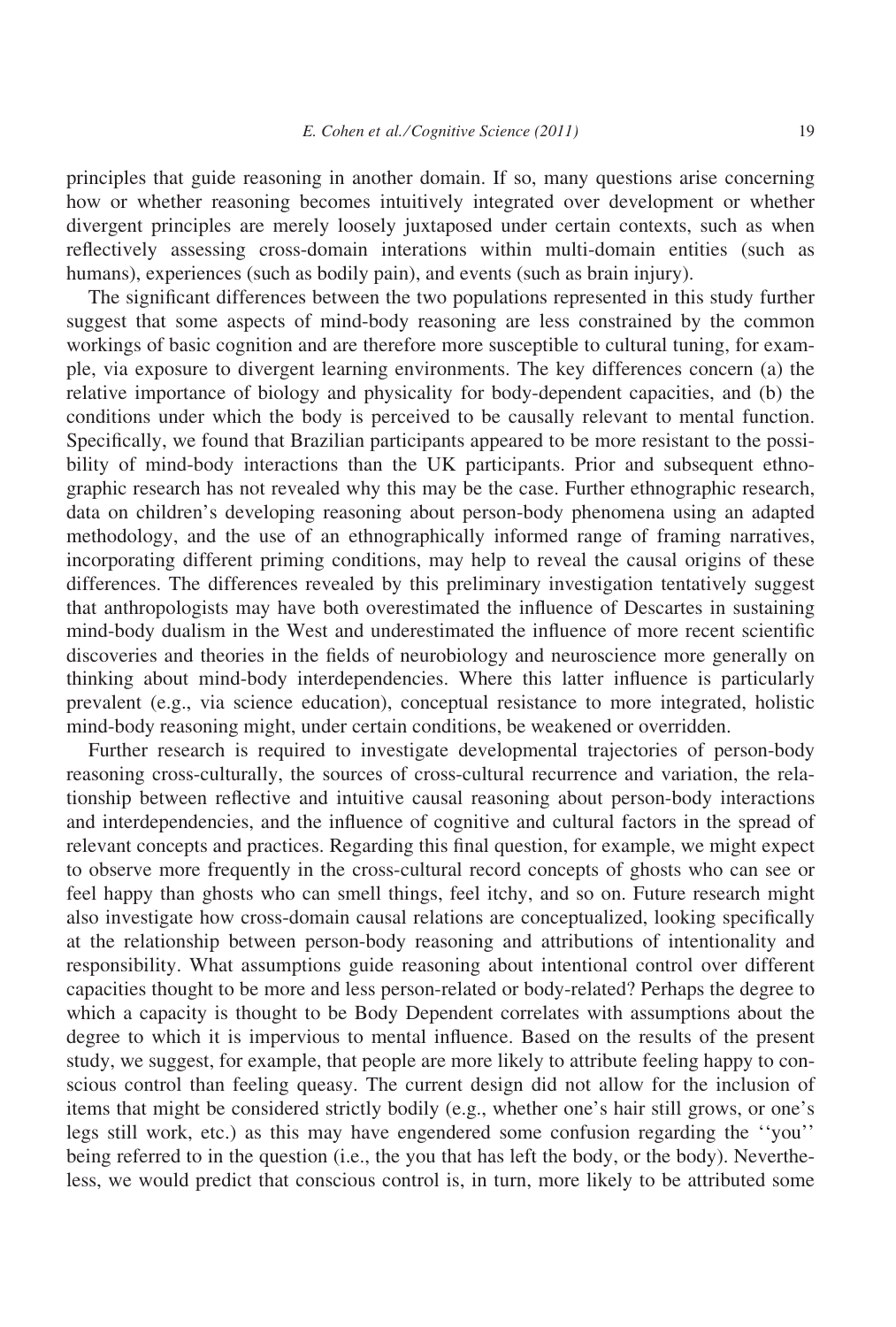potential role in whether one feels queasy than in whether one's hair grows quickly or slowly. Relatedly, it would be of interest to ascertain whether degree of perceived conscious control correlates with degree of perceived responsibility. Systematic investigation in this area would potentially yield findings of importance for mental health education (e.g., regarding the biological underpinnings of depression) and professional training (see Miresco & Kirmayer, 2006).

Finally, we sought to assess the validity of mental state categories established in current relevant literature on afterlife beliefs, and to develop novel categories for use in future research on mind-body dualism. The framing narrative of the Disembodied Condition closely resembles the basic structure of widespread concepts of disembodied agents, characteristic of religious concepts but also common in popular fiction and film, and children's imaginary worlds. For example, concepts of afterlife and ancestor spirits, reincarnation, spirit possession, soul flight, mind swaps, imaginary companions, and so on, share a common conceptual commitment to the same radical disconnect between person and body that we invited participants to imagine. The design of our study therefore allowed us to assess the validity of mental state categories used in the existing cognitive psychological literature that are purported to carve up the domain according to the degree to which they are perceived to be tied to bodily function.

In the UK sample, all categories previously used in the literature failed to cohere, with one or more items obtaining mean continuity rankings significantly different to one or more items in the group. In the Brazil sample, only the Bering and Bjorklund Epistemic category achieved a nonsignificant result (suggesting that items in this category were ranked similarly by participants in terms of their perceived anchoring to bodily function). We have presented suggestions for new, validated Body Dependent and Body Independent categories for future research on person-body reasoning.

In conclusion, the cross-cultural study reported offers the first systematic, cross-cultural analysis of person-body reasoning across a broad range of capacities, provides firm evidential grounds for the refinement of theory and method in future cognitive psychological and anthropological research, and suggests numerous lines of potential further inquiry on the emergence and spread of patterns of recurrence and variation in mind-body dualism in particular, and person-body reasoning generally.

# **Notes**

- 1. BBC News. ''Donor organ 'personality' worry.'' Available at: http:⁄ ⁄ news.bbc.co. uk/1/hi/8084936.stm. Accessed June 5, 2009.
- 2. Rural, non-indigenous Brazilian Amazon communities have received relatively little attention in the ethnographic literature. Notable contributions to the scarce ethnography of these ''people without an official ethno'' (Nugent, 1993, p. xviii) are Harris, 1998, 2000; Nugent, 1993, 1997; Pace, 1998; Wagley, 1976 [1953].
- 3. Four further items were included in the questionnaire but subsequently dropped from analysis due to evidence of comprehension problems with the Portuguese translation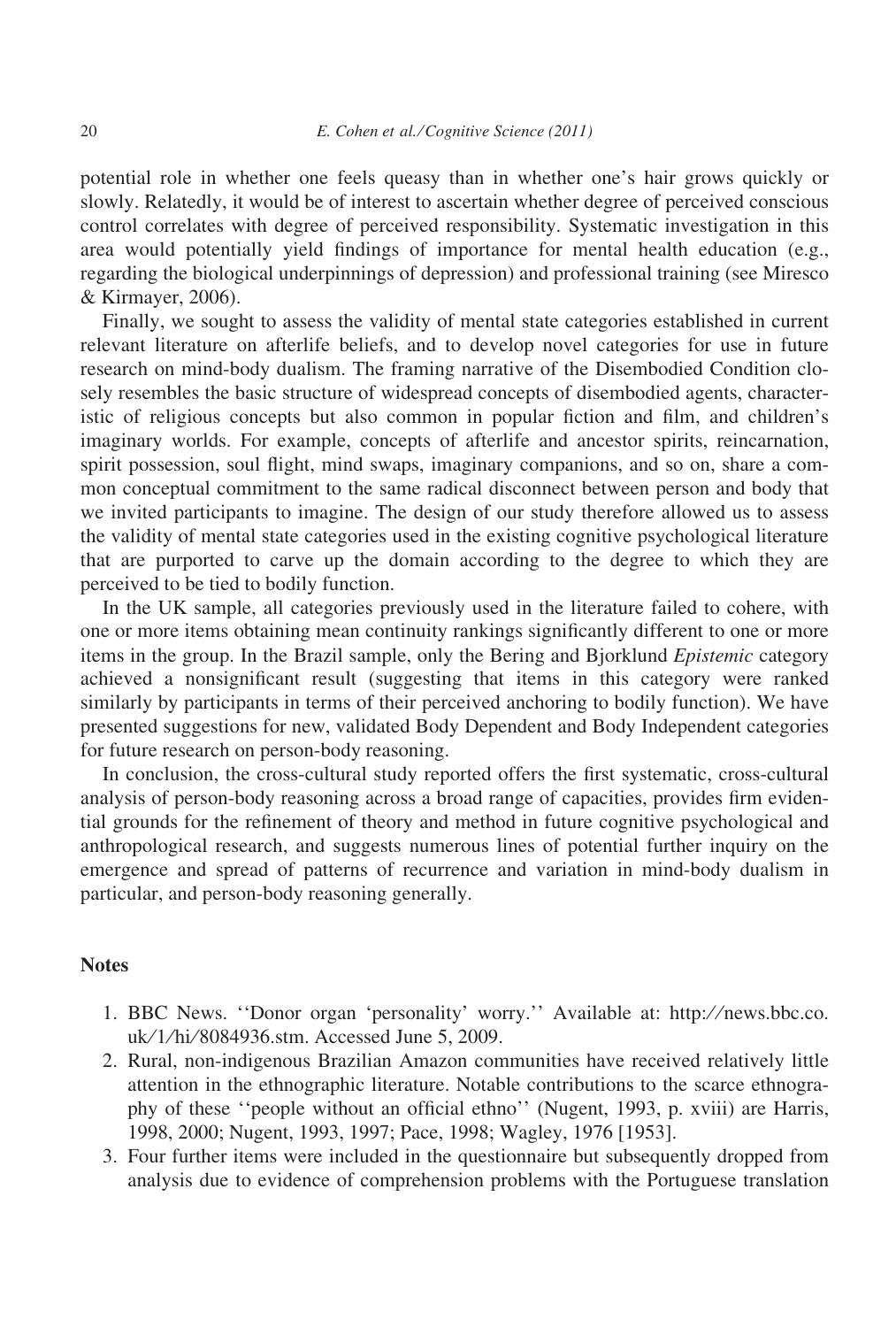at the time of administering the questionnaire to the Brazilian sample. The four items were feel bored, forget things, feel tingly, feel jealous.

4. UK⁄Brazil mean scores were 5.14⁄ 5.32 (Disembodied), 4.79⁄ 4.92 (Rock), and 3.71/4.29 (Plant)

## Acknowledgements

This research was funded by the John Templeton Foundation. We are grateful to Andrezza Barbosa, Matt Barnard, Renato Cohen, Lúcia Coutinho, Ann Cowie, Jean Gê, and Tenelle Porter for assistance with data collection, to Matt Grove, Claire White, and Harvey Whitehouse for advice and feedback on data analysis, and to Nancy Nersessian and four anonymous reviewers for their very helpful suggestions and comments. Brazilian Portuguese translations of interview materials are available on request.

## References

- Ahn, W., Proctor, C. C., & Flanagan, E. H. (2009). Mental health clinicians' beliefs about the biological, psychological, and environmental bases of mental disorders. Cognitive Science, 33(2), 147-182.
- Astuti, R. (2001). Are we all natural dualists? A cognitive developmental approach. Journal of the Royal Anthropological Institute, 7, 429–447.
- Astuti, R., & Harris, P. L. (2008). Understanding mortality and the life of the ancestors in rural Madagascar. Cognitive Science, 32, 713–740.
- Baillargeon, R. (1995). A model of physical reasoning in infancy. In C. Rovee-Collier & L. P. Lipsitt (Eds.), Advances in infancy research, Vol. 9, (pp. 305–371). Norwood, NJ: Ablex.
- Bering, J. M., & Bjorklund, D. F. (2004). The natural emergence of reasoning about the afterlife as a developmental regularity. Developmental Psychology, 40, 217–233.
- Bering, J. M., Hernández Blasi, C., & Bjorklund, D. F. (2005). The development of 'afterlife' beliefs in religiously and secularly schooled children. British Journal of Developmental Psychology, 23, 587–607.
- Bloom, P. (2004). Descartes' baby: How child development explains what makes us human. New York: Basic Books.
- Cohen, E. (2007). The mind possessed: The cognition of spirit possession in an afro-brazilian religious tradition. New York: Oxford University Press.
- Cohen, E. (2008). What is spirit possession? Defining, comparing, and explaining two possession forms. Ethnos, 73(1), 101–126.
- Cohen, E., & Barrett, J. (2008a). When minds migrate: Conceptualizing spirit possession. Journal of Cognition and Culture, 8, 23–48.
- Cohen, E., & Barrett, J. (2008b). Conceptualizing spirit possession: Ethnographic and experimental evidence. Ethos, 36, 245–266.
- Frankel, S. (1986). The huli response to illness. Cambridge, England: Cambridge University Press.
- Harris, M. (1998). ''What is means to be Caboclo'': Some critical notes on the construction of Amazonian caboclo society as an anthropological object. Critique of Anthropology, 18, 83–95.
- Harris, M. (2000). Life on the Amazon: The anthropology of a Brazilian peasant village. New York: Oxford University Press.
- Harris, P. L., & Giménez, M. (2005). Children's acceptance of conflicting testimony: The case of death. *Journal* of Cognition and Culture, 5, 143–164.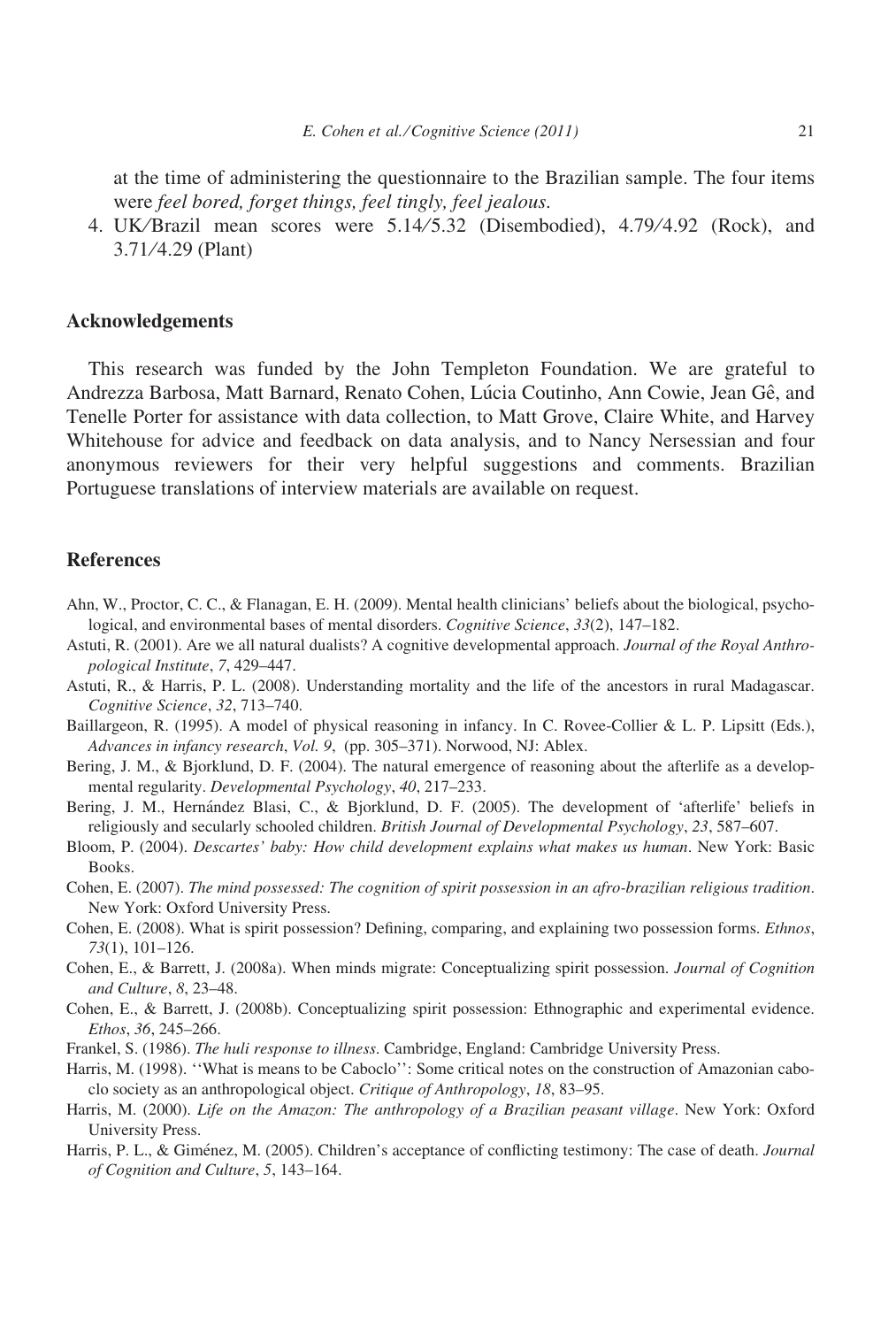- Hatano, G., & Inagaki, K. (1994). Young children's naïve theory of biology. Cognition, 50, 171–188.
- Hodge, M. (2008). Descartes' mistake: How afterlife beliefs challenge the assumption that humans are intuitive Cartesian substance dualists. Journal of Cognition and Culture, 8, 387–415.
- Inagaki, K., & Hatano, G. (1993). Young children's understanding of the mind-body distinction. *Child Develop*ment, 64, 1534–1549.
- Ingold, T. (1991). Becoming persons. Consciousness and sociality in human evolution. Cultural Dynamics, 4, 355–378.
- Kuhlmeier, V. A., Bloom, P., & Wynn, K. (2004a). Do 5-month-old infants see humans as material objects? Cognition, 94, 95–103.
- Kuhlmeier, V. A., Bloom, P., & Wynn, K. (2004b). People v. objects: A reply to Rakison and Cicchino. Cognition, 94, 109–112.
- Lambek, M. (1998). Body and mind in mind, body and mind in body: Some anthropological interventions in a long conversation. In M. Lambek & M. Strathern (Eds.), *Bodies and persons: Comparative perspectives from* Africa and Melanesia (pp. 103–123). Cambridge, England: Cambridge University Press.
- Lewis, G. (2004). *Knowledge of illness in Sepik society: A study of the Gnau, New Guinea* (LSE Monographs on Social Anthropology). Oxford, England: Berg Publishers.
- McCallum, C. (1996). The body that knows: From Cashinahua epistemology to a medical anthropology of Lowland South America. Medical Anthropology Quarterly, 10, 347–372.
- Miresco, M. J., & Kirmayer, L. J. (2006). The persistence of mind-brain dualism in psychiatric reasoning about clinical scenarios. American Journal of Psychiatry, 163(5), 913–918.
- Murray, L., & Trevarthen, C. (1985). Emotional regulation of interactions between two-month-olds and their mothers. In T. M. Field & N. A. Fox (Eds.), Social perception in infants (pp. 177–197). Norwood, NJ: Ablex.
- Notaro, P., Gelman, S., & Zimmerman, M. A. (2001). Children's understanding of psychogenic bodily reactions. Child Development, 72(2), 444–459.
- Notaro, P., Gelman, S., & Zimmerman, M. A. (2002). Biases in reasoning about the consequences of psychogenic bodily reactions: Domain boundaries in cognitive development. Merrill-Palmer Quarterly, 48, 427– 449.
- Nugent, S. (1993). Amazonian Caboclo society: An essay on invisibility and peasant economy. Oxford, England: Berg.
- Nugent, S. (1997). The coordinates of identity: At play in the fields of culture. Critique of Anthropology, 17, 33–51.
- Pace, R. (1998). The struggle for Amazon Town: Gurupa´ revisited. Boulder, CO: Lynne Rienner Publishers, Inc.
- Rakison, D. H., & Cicchino, J. (2004). Is an infant a people person? Cognition, 94, 105–107.
- Rakison, D. H., & Poulin-Dubois, D. (2001). Developmental origin of the animate-inanimate distinction. Psychological Bulletin, 127(2), 209–228.
- Rival, L. (1998). Androgynous parents and guest children: The Huaorani couvade. Journal of the Royal Anthropological Institute, 4, 619–642.
- Saxe, R., Tzelnic, T., & Carey, S. (2006). Five-month-old infants know humans are solid, like inanimate objects. Cognition, 101, B1–B8.
- Scheper-Hughes, N., & Lock, M. (1987). The mindful body: A prolegomenon to future work in medical anthropology. Medical Anthropology Quarterly (NS), 1, 6–41.
- Schultz, L., Bonawitz, E. B., & Griffiths, T. L. (2007). Can being scared cause tummy aches? Naïve theories, ambiguous evidence, and preschoolers' causal inferences. Developmental Psychology, 43(5), 1124–1139.
- Spelke, E. (1994). Initial knowledge: Six suggestions. Cognition, 50, 443–447.
- Spelke, E. S., Breinlinger, K., Macomber, J., & Jacobson, K. (1992). Origins of knowledge. Psychological Review, 99, 605–632.
- Spelke, E. S., Philips, A., & Woodward, A. L. (1995). Infants' knowledge of object motion and human action. In D. Sperber, D. Premack & A. J. Premack (Eds.), Causal cognition (pp. 150–184). Oxford, England: Clarendon.
- Strathern, A. (1994). Keeping the body in mind. Social Anthropology, 2, 43–53.